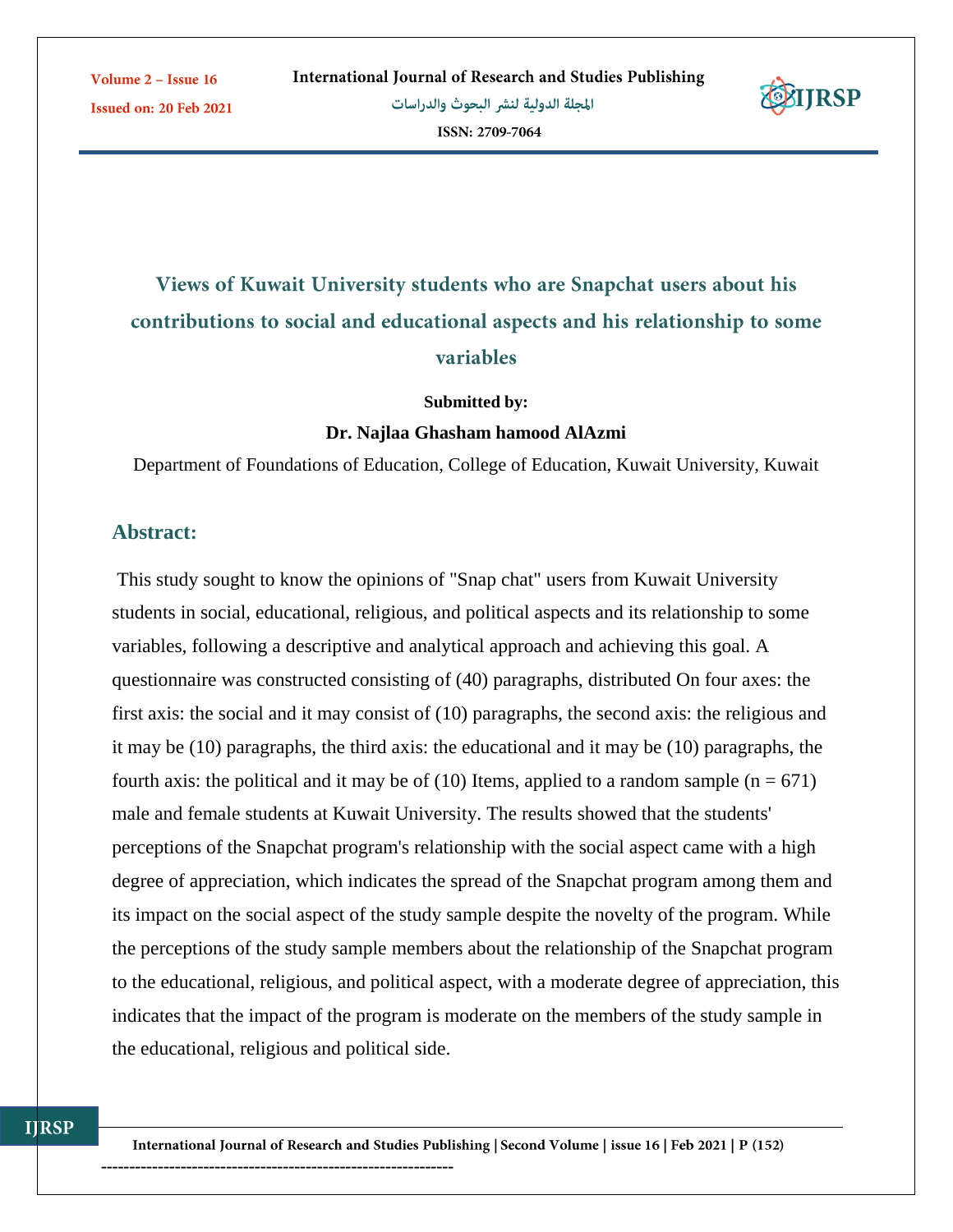

The results showed statistically significant differences between the sample members according to the gender variable, as females obtained higher scores than males in both the social, educational, and religious aspects. In comparison, the differences between the two groups disappeared on the political side. The results showed fundamental differences between the literary and scientific types in the religious and political aspects, as the primary literary students got higher grades than the scientific specialization students in the religious and political axis. The differences between the two groups on the social and educational side disappeared. The results also showed fundamental differences between age groups in all axes, as students of younger age groups got higher scores than students of older age groups. The results showed significant differences between the study sample's responses to the governorate variable in the political aspect axis in favor of the students of Farwaniya Governorate. In contrast, there are no statistically significant differences between the social status groups. At the end of the study, the researcher recommended the necessity of anticipating the future in education, using the Snapchat application in education to face recent developments, and noting the relationship between Snapchat and scientific and cultural development.

**Keywords**: Snapchat.

#### **Introduction**:

**IJRSP** 

Volume 2 - Issue 16

**Issued on: 20 Feb 2021** 

In a world bursting with technology at light speed, the simple Snapchat application was able to impose its presence forcefully among the giants of social networking sites, as it displays clips for a short period in an exciting way, as in the commercial offers "Sale" that everyone is eager to obtain during the period of the offer. With those exclusive features, Snapchat was able to attract millions in record time, adopting those imposed on them by globalization the demands of communication via the global air, to turn into a company with a market value of 19 billion dollars, which is a mobile number that changes with the percentage of users estimated at 300 million users (https: www.sharjah24.ae ).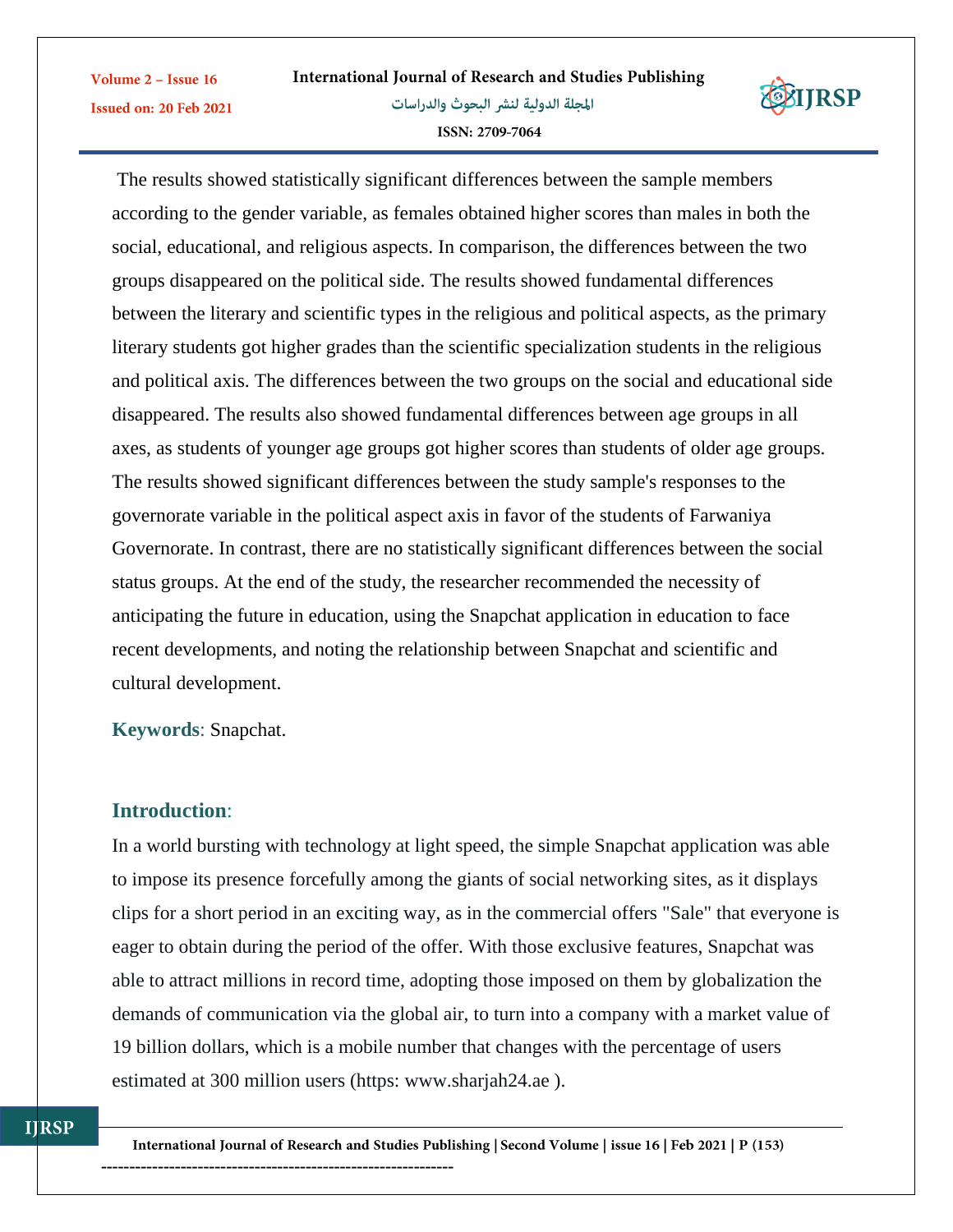

Chris (2015) indicated that Snapchat, which 70% of college students use and enjoys great popularity with them, is considered the marketing bomb in social media. (http://cksyme.com).

In a survey by Comscore, a company specialized in statistical analyzes, in a study titled (The social network application you use may be an indicator of your age), the study achieved a surprise after Snapchat ranked third in terms of the most popular messaging sites in the world, and Facebook came in the first place and Instagram. In the second place, which was a big move to the site compared to his era's newness among social networks, as Snapchat captured the admiration of 32.9% of the age group between the ages of 18 and 34 years. Twitter received a preference rate of 41%, while Facebook received the lowest preference among the mentioned age group by 38%, and the study showed that those who prefer Facebook had reached 65 years compared to only 1% of them who use Snapchat despite its relative newness (http://comscore.com).

# **The study problem and its questions:**

The PEW Center confirmed in two surveys, the first conducted in 2012 and the second in 2013 that individuals prefer to create pictures and videos to be viewed online than to display ready or already existing pictures or clips. When comparing the two studies, it was noticed that the percentage increased between the two years from 46% to reach% 54, which explains the harmony that Snapchat provides and matches the desires and aspirations of individuals. Another study conducted in the United States of America confirmed that 77% of Snapchat users are college students and sent nearly 400 million clips per day (Harnick & Giannini, 2014)). In an almost strange phenomenon that keeps pace with the times, 6 American universities have created an account. Snapchat continues with the next generation in their language, hoping for more communication and convergence of visions, which leads researchers to the need to reflect on this forward-looking step and adapt this application and benefit from it by universities (Waxman, 2014)).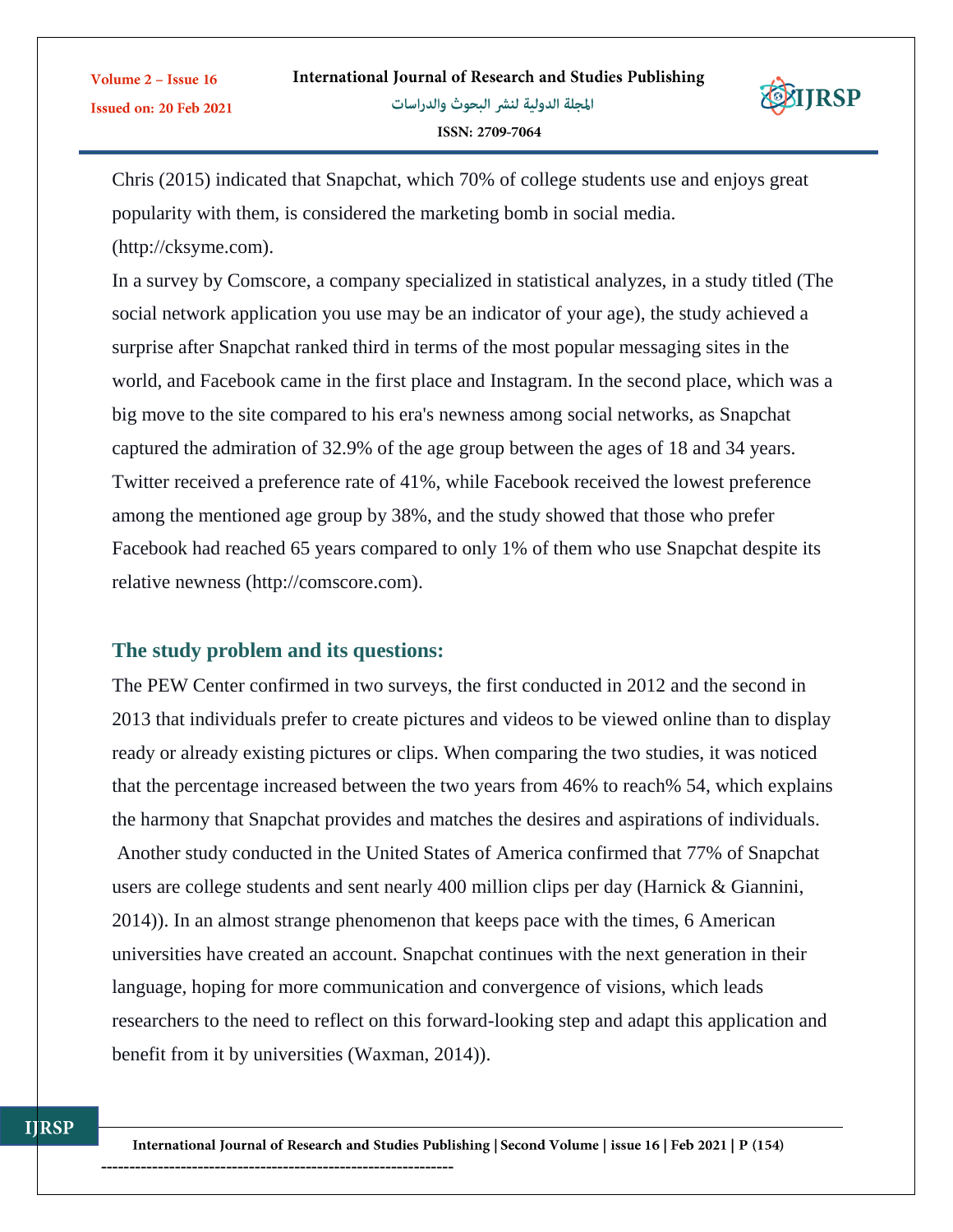

A study conducted by the American Psychiatric Association indicated that this phenomenon is widespread, especially among young people, indicating a mental disorder among its addicts (Utz & Muscanell & Khalid, 2015).

Here, the problem of the study appears and the need to search for the components of this application and shed light on the philosophical dimension of using this application, which has dominated psychological studies, and it has become necessary to explore it, especially as it captures the most critical group in society, namely the youth, and therefore this study was conducted to identify the opinions Kuwait University students in the application of Snapchat in each of the social, educational, religious and political aspects.

## **This study seeks to answer the following main question:**

What are the views of Snapchat users of Kuwait University students on the social, educational, religious, and political aspects in light of some variables? To answer this question, the following sub-questions were:

1 - To what extent does Snapchat contribute to the social, educational, religious, and political aspects of Kuwait University students?

2 - Are there statistically significant differences between the variables of gender, age; Social status; Specialization; residential area?

3- What are the most prominent proposals to activate the positive aspects of Snapchat's contributions to overcome the negative aspects?

# **Objectives of the study:**

Volume 2 - Issue 16

**Issued on: 20 Feb 2021** 

1- Knowing Kuwait University students' opinions, Snapchat, on both the social and educational aspect.

2 - Stand on the side most used for this application by Kuwait University students.

3 - Determine the degree or extent of the sample members' use of this application and its relationship to some demographic variables.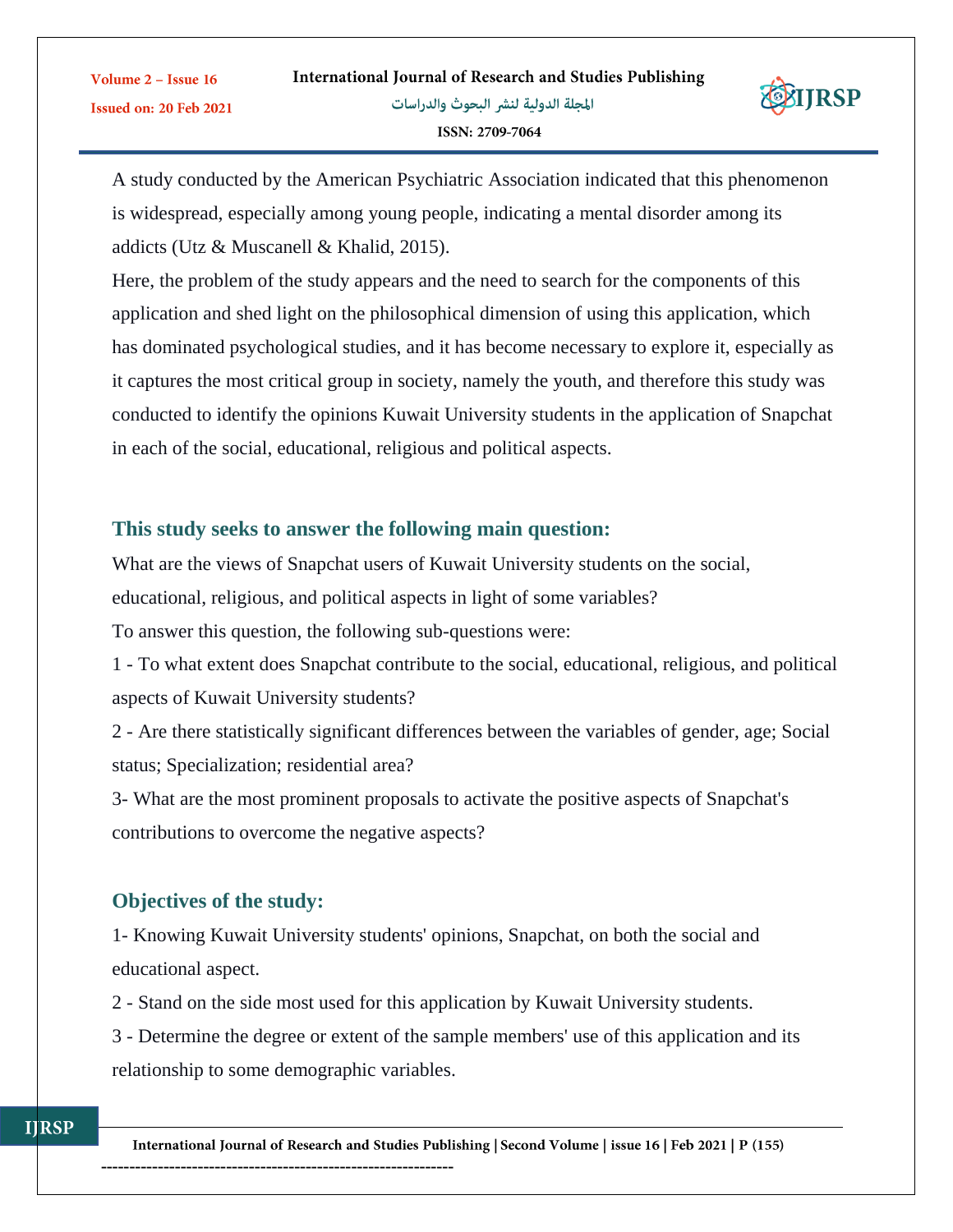

4- Highlighting the importance of the Snapchat application and determining how to make optimal use of it through the researcher's recommendations in the social and educational aspects.

## **The importance of studying:**

Volume 2 - Issue 16

**Issued on: 20 Feb 2021** 

The study's importance stems from the fact that it is located in a theoretical, aspect and application side. REGARDING Theoretical level, the importance of the study stems from being one of the first studies that dealt with the attempt to uncover the views of Kuwait University students in the application of Snapchat and in determining the side in which they use this application and which is considered preferred They have, as well as a dam for the quantitative deficiency in this type of research in Arab studies, as this study is considered the first of its kind according to the researcher's knowledge. On the practical level, the researcher expects that by surveying the opinions of Kuwait University students, this study can provide advice to the decision-maker on the possibility of making use of this application in advancing the educational and academic process at Kuwait University, similar to the universities that have already taken this step. This study can also be included in the relatively new field of knowledge that is known as social-informatics or social informatics - if you will - which is research and studies that deal with the impact of the application and use of information and communication technology on the social system, or the changes resulting from the application and use of information and communication technology, and It is one of the studies that delved into the knowledge of various aspects of the uses of this technology.

## **The terminology of study:**

**IJRSP** 

Snapchat application: a fast and fun application to share the experience with friends and the world around us by sending snapshots of pictures or videos via smartphone platforms, and this is made by using and employing the users' data plan in the list of additives in the application and socializing in real-time, whether by pictures, video or Conversation. (Snap Chat App Inc, 2013).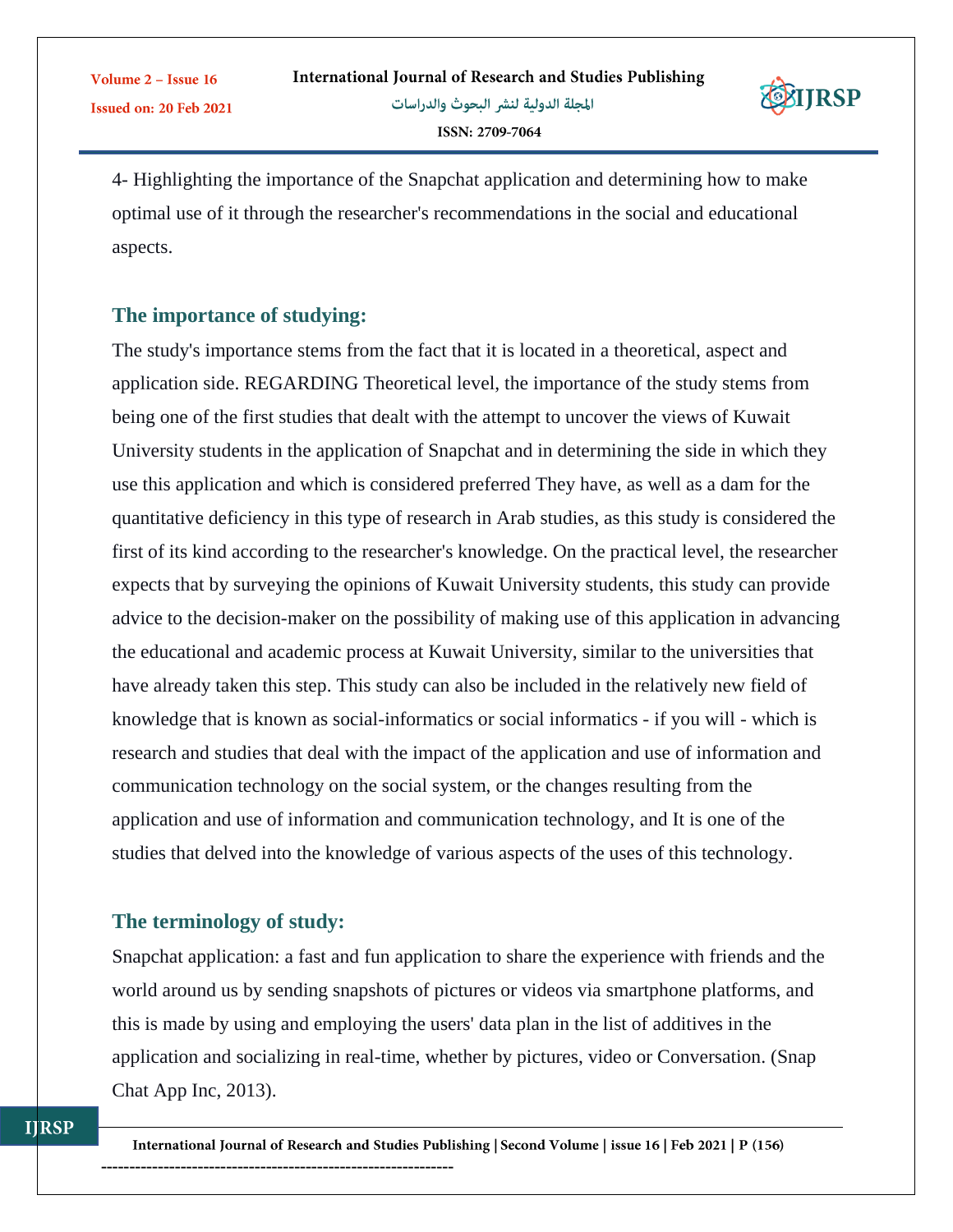

The researcher defines it as a social networking and chats application based on sharing moments and events simultaneously through a mobile Internet connection, and it depends on the number of guests after they approve of the addition.

## **Study boundaries:**

Volume 2 - Issue 16

**Issued on: 20 Feb 2021** 

The study was limited to users of the Snapchat application, male and female students of Kuwait University, in its fifteen faculties of Kuwait University, in the second semester of the 2015-2016 academic year.

## **The theoretical framework of the study:**

The phenomenon of the self-captured image dominated, whether it was moving to exchange messages that were erased after a short while, known as "Snapchat," or fixed as "Selfie" through the new technology, and through the cameras that are equipped with phones or devices connected to networks Social communication for all people. Moreover, it became an obsession for some, in a strange philosophy that carries a lot of exclamation and admiration together. According to a study by the British research company (Global Web index), it showed that the Saudis ranked second in the world in the number of actual users of the Snapchat application, and they are the most Arab users of it. When Emiratis came in sixth place in the rate of use in the world. Furthermore, the Irish were on the throne of the first place for users of this application in the world, and the report indicated that the average age of users ranged between 16 and 20 years, and the report took into account the nature of the population and the infrastructure of each country, in addition to the availability of the Internet for its residents.

#### **Snapchat application:**

It is a social networking application, the first version of which was launched on September 26, 2011 AD, mainly based on picture messages, the official owner of it is Snapchat,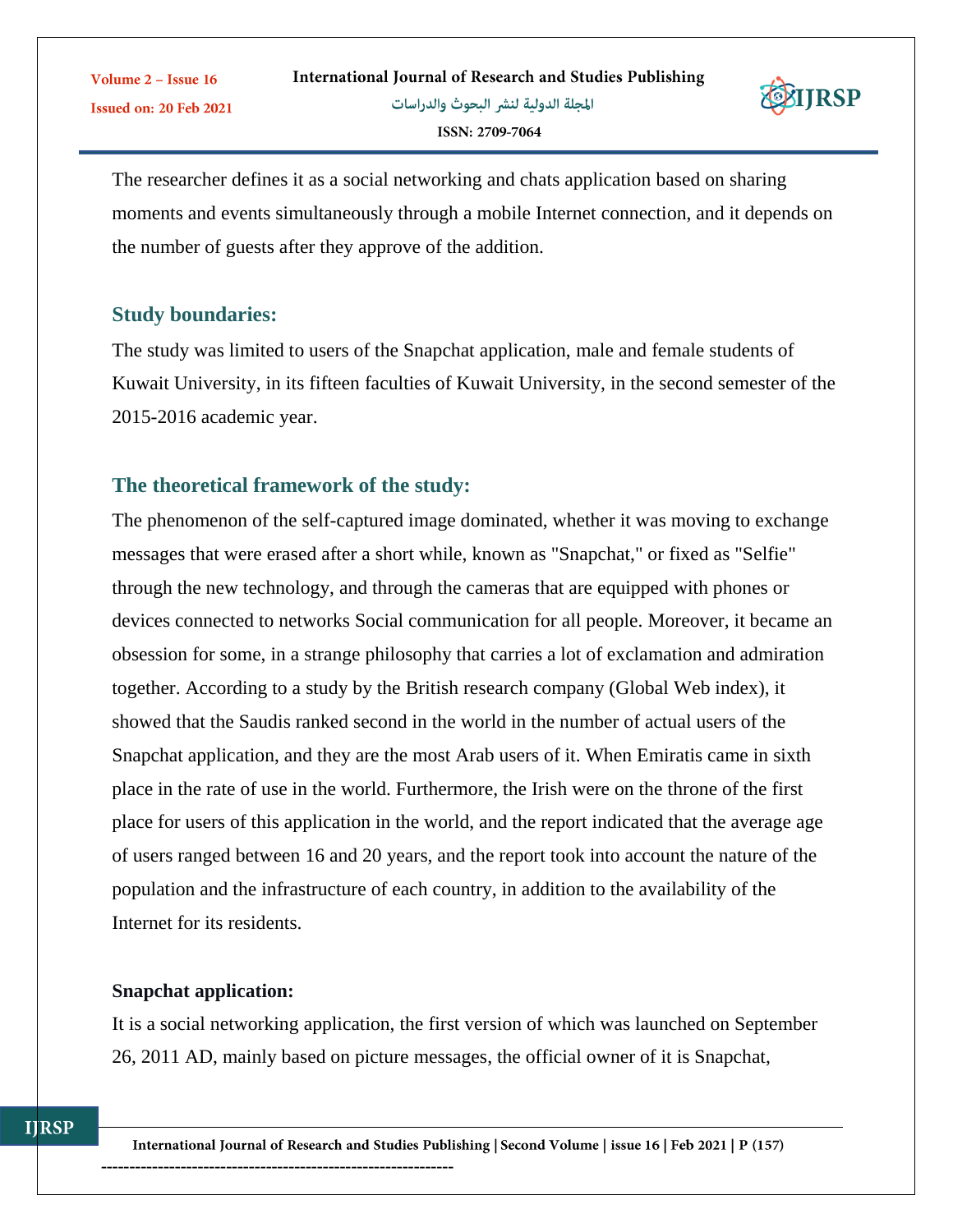

And the application started on the IOS operator only. At the end of 2012, it became available on Android, and the application is available in 19 international languages.

#### **Snapchat application idea:**

Volume 2 - Issue 16

**Issued on: 20 Feb 2021** 

The idea of this application, which makes its ghost images its slogan, is based on the feature of capturing front photos known as selfies or regular images, recording a video, adding text, graphics, sound effects, or accompanying music, and sending it to the desired person or showing it to all members of the list,

Knowing that it is Snapshots and in front of the addressee from one second to 10 seconds, to watch the pictures or video clip, after which the file is deleted automatically. https://www.Snapchat.com)). Furthermore, the plot in Snapchat is to indicate the time of the transmitted clip, which calls all the attention of the future and forces him to fully attend to watch the clips donated to him (Boyd, 2014).

#### **The inventor of the Snapchat application:**

Thanks to the creation of this application to all of "Evan Spiegel," "Bobby Murphy," and "Reggie Brown," who claims the paternity of the idea that he called at the beginning "Peekaboo," brought together by the Stanford University of America, which they were associated with. Evan Spiegel is considered an innovator The application, where this inventor was born in 1990 AD, in Los Angeles, California, in the United States of America, and is one of the pioneers of the Internet and the co-founder and CEO of the application of Snapchat, as he joined Stanford University in 2012 AD, which provided him contact with a group of technology tycoons such as Google CEO, Eric Smith, and Chad Hurley, one of the founders of YouTube. He left the university to focus on Snapchat, and before completing his studies, Evan was studying product design, where he suggested Snapchat as a graduation project. He later co-founded the company with Reggie Brown and Robert Murphy

(www.Techcrunch.com).

According to the latest Forbes magazine list, Evan Spiegel, 25, and Bobby Murphy, 27, joined the 400 richest American personalities for 2015, while the marketing value of Snapchat is currently \$ 16 billion [\(www.Forbes.com\)](http://www.forbes.com/).

International Journal of Research and Studies Publishing | Second Volume | issue 16 | Feb 2021 | P (158) --------------------------------------------------------------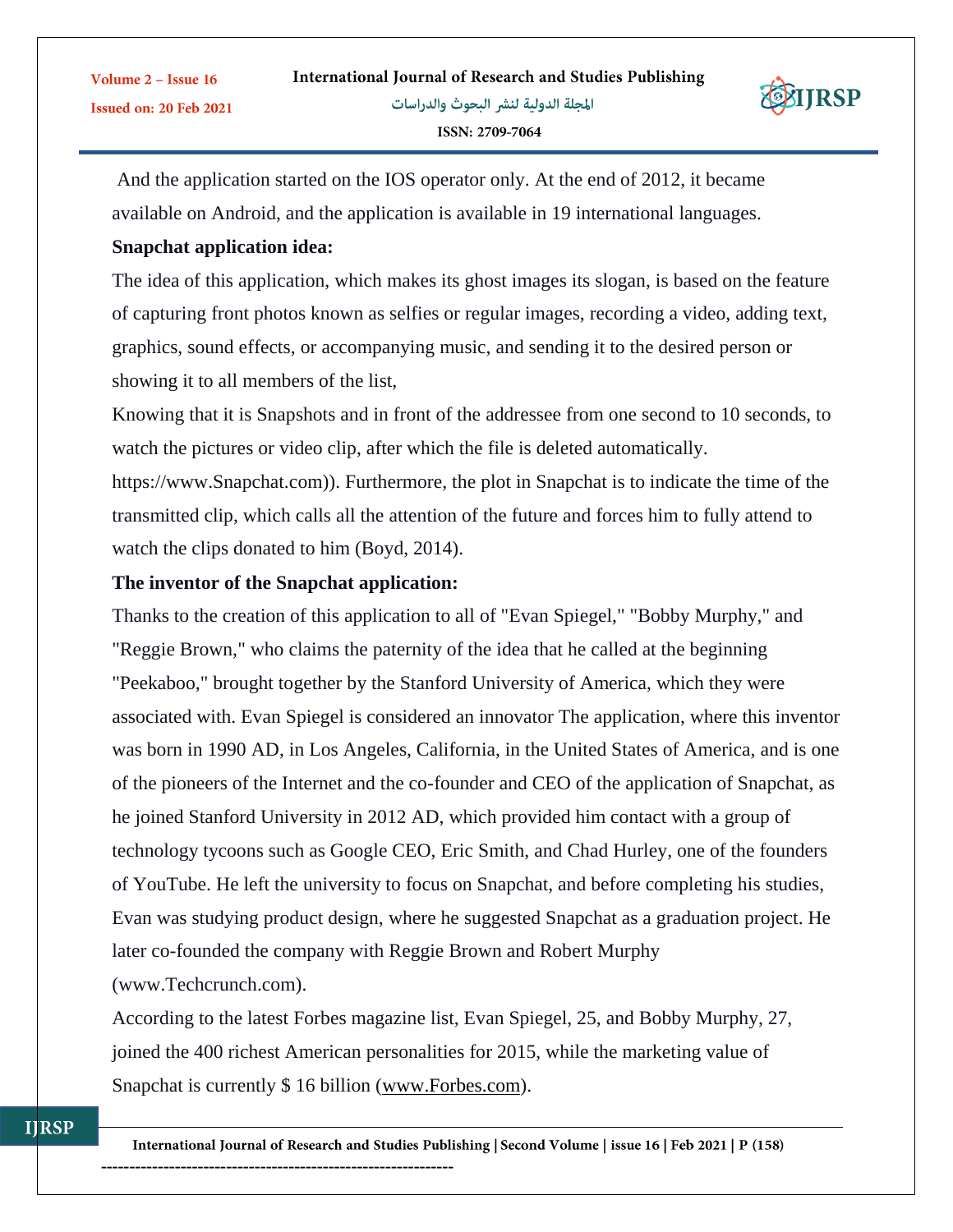

#### **Snapchat features:**

Snapchat is characterized by the ability to send messages that disappear after a few seconds, and the Snapchat application is one of the applications that most seize young age groups. The CEO of the owner company, Evan Spiegel, confirmed that subscribers sent more than 400 million pictures, an increase of 50 million pictures than It is shared daily on the Facebook social network. The application allows the user to take pictures, record video clips, add graphics, and send them in the form of screenshots to a restricted list whose viewing period lasts from 1 to 10 seconds, or for the user to display them diaries for 24 hours via "Story." Then they are removed from the receiving device and removed from the private servers. With Snapchat, and the excitement is that these clips can be sent to one person without the rest of the list, and that is what the rest of the applications such as Instagram and Facebook do not provide, also through this application displays the accounts of many famous commercials, advertising and media companies such as CNN, Dailymail, and others, which She displays the most important events and news in the world through many snapshots of snap - to speak - through her accounts. The application also allows achieving the goal of those aspiring to fame through it, through the philosophy of publishing accounts and requesting additions from celebrities sponsored by Snapchat (Ahmed, 2015). Snapchat has also captured significant marketing companies' interest, which translates into McDonald's joining as the first company to use the app (Brousell, 2015). The application provides a display of competitions among the public when it announces the choice of one of the cities, capitals, or countries to be displayed Live through it, which calls for the individuals affiliated or living in those areas to photograph the clips produced by them for the company, and eagerly so that those in charge of the coordinators choose them, and among the most prominent Those clips choose the Hajj season to be broadcast via Snapchat in a clip showing the greatness of the performance of the rituals in the Holy Land. With Snapchat, everyone has his camera and is at his disposal (Kennedy, 2015).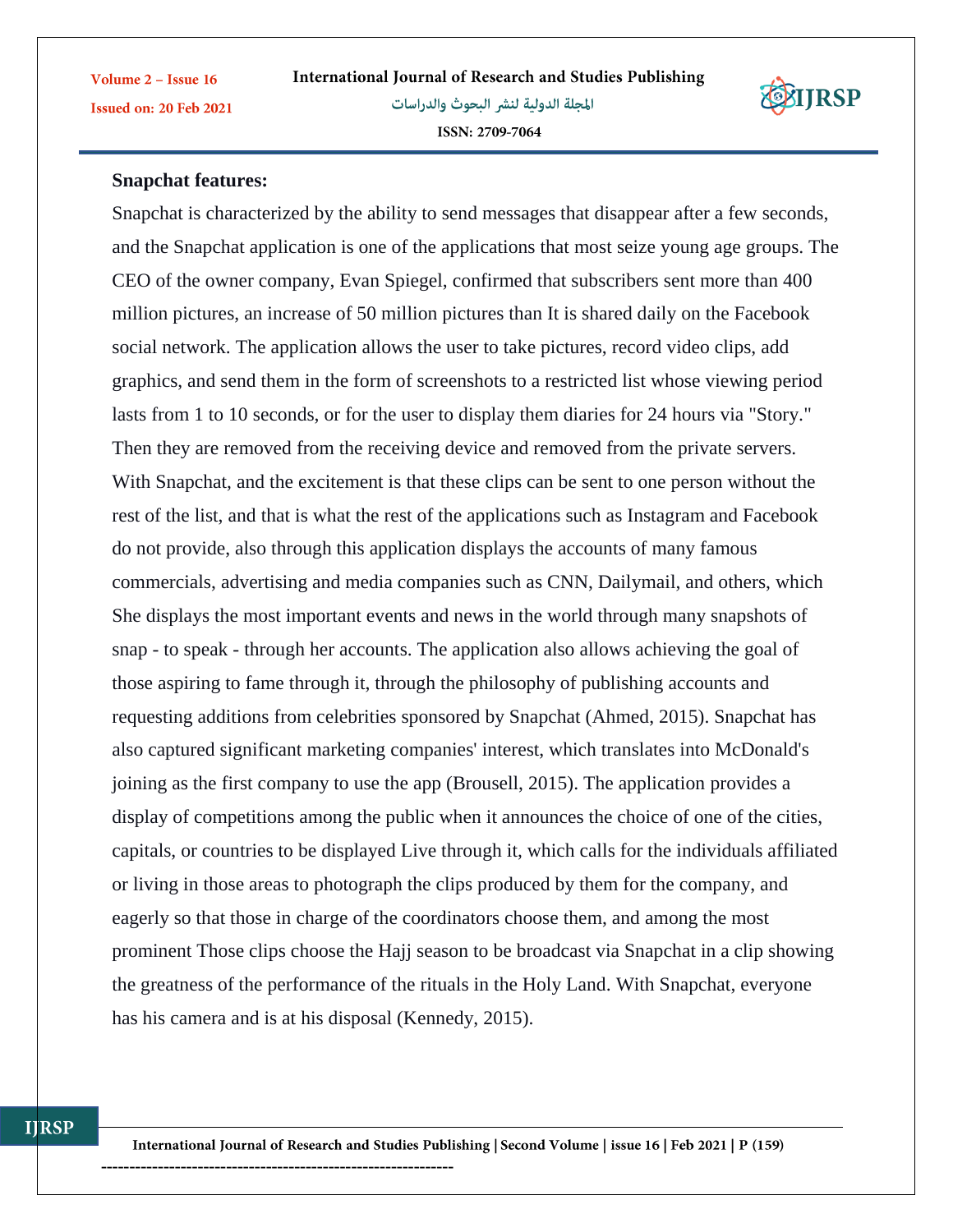

The company also decided to support video calls to use visual conversations when the user press and hold the blue button for a few seconds, after which the screen will light up in the face of the person the user is talking to with no ringing or acceptance of the invitation, which makes the user feel as if he is present with the person he is talking to in the same place. In its new update, the application "Snapchat" also added innovative features, one of which was called "Lenses," which is characterized by adding funny effects to photos and videos, with the ability to restore hidden shots for \$ 0.99. The lenses allow the application users to enhance the captured selfies with funny dynamic moving effects by setting the front camera to take selfies. Long press on the face's image on the screen until the sound and movement effects appear and are selected with instructions appearing with each effect to make the image Consistent, according to Business Insider.

While the "Replays" restore feature retrieves hidden messages for \$ 0.99 for three messages, \$ 2.99 for ten messages, and \$ 4.99 for 20 messages.

#### **Attempts to acquire the Snapchat application:**

Volume 2 - Issue 16

**Issued on: 20 Feb 2021** 

Some companies tried to acquire the Snapchat application, including Google and Facebook. Facebook provided \$ 3 billion, while Google offered 4 billion to acquire Snapchat, but Evan Spiegel ultimately rejected this idea because he is a believer and is confident that his program will raise its price in the future. Moreover, he will not fall into the trap of successive deals because they offered sums are minimal compared to the revenues that the company will generate and that few people around the world can establish a company like Snapchat. Despite the attempts of the communication giants to imitate the Snapchat application, these attempts were unsuccessful. We find that Facebook tried to borrow the magic wand of Snapchat to introduce new additions or effects to the images through the POKE application, but its failure led to its suspension by the same company within one month only. There is also a Briscop app. However, Snapchat still competes with Facebook, Instagram, Twitter, and WhatsApp,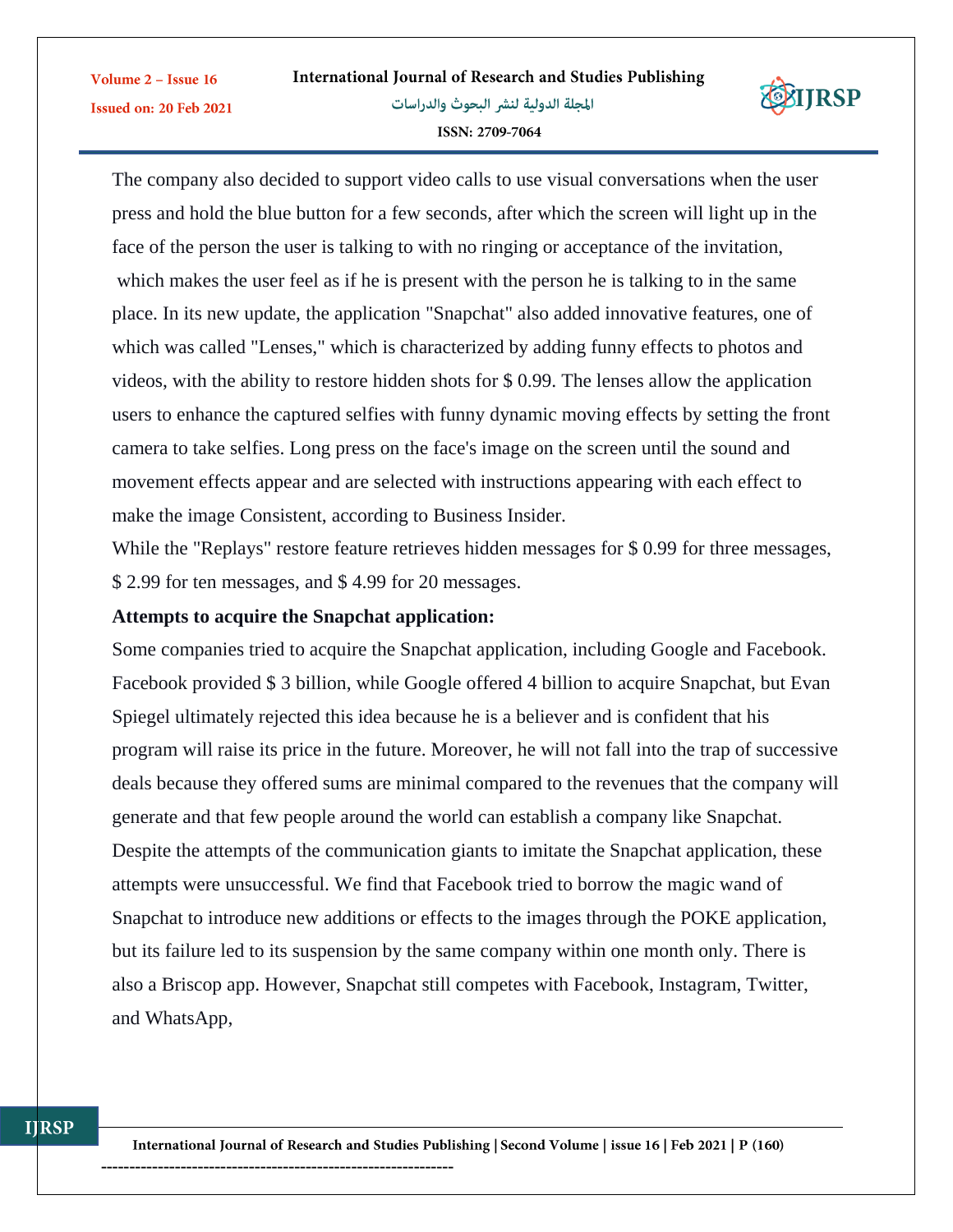

As the latest figures disclosed by the company indicated that the number of users in the United States of America only exceeded 26 million users and that the clips sent through the same application during one day amounted to 400 million clips Snape (Harnick & Giannini,

#### 2014).

Volume 2 - Issue 16

**Issued on: 20 Feb 2021** 

## **Second: Previous Studies:**

The Monitor Center conducted a study entitled (Identification of Emerging Social Networking Networks in Qatar, 2014). The study sample included 1000 individuals, including 500 Qataris and 500 non-Qataris. Data were collected using the computer-assisted telephone interviews (CATI) method. The study was applied from September 1, 2014, until October 16, 2014, and aimed to find out the most used social networks by the population of Qatar and the nature of the sample's use of social networks such as Facebook, Twitter, Instagram, Whatsapp, Bath, BBM, and Snapchat, and showed results. The study showed that Qataris outperform others in their knowledge of networks such as Snapchat, where 77% of Qataris use Snapchat compared to 39% of non-Qataris, and 97% of Qataris use Instagram compared to 65% of non-Qataris.

These networks that share pictures a lot, and they are also a way to see the latest news, and it showed that a third of Qataris use the WhatsApp application to see the news,

While the percentage among non-Qataris does not exceed 21%, and that 52% of non-Qataris use Facebook for the same purpose as opposed to only 12% of Qataris. The study confirmed that WhatsApp is the most popular network in Qatar, as it is used by 87% of the total population, while the percentage among Qataris reaches 97% among the previous networks covered by the study.

Pew Research Center, 2015) conducted a study entitled (Most adolescents depend on their mobile phones to travel over the Internet: a pilot study) The study applied to a sample of 1000 adolescents aged 13-17 years, the study aimed to shed light on the use of social media Facebook Instagram, Snapchat, Twitter, Google Plus, the relationship between adolescents, social media, technology, and the link between ethnic groups and family income. The poll ranked first with 71%, while Instagram ranked second with 52%, followed by Snapchat 41%,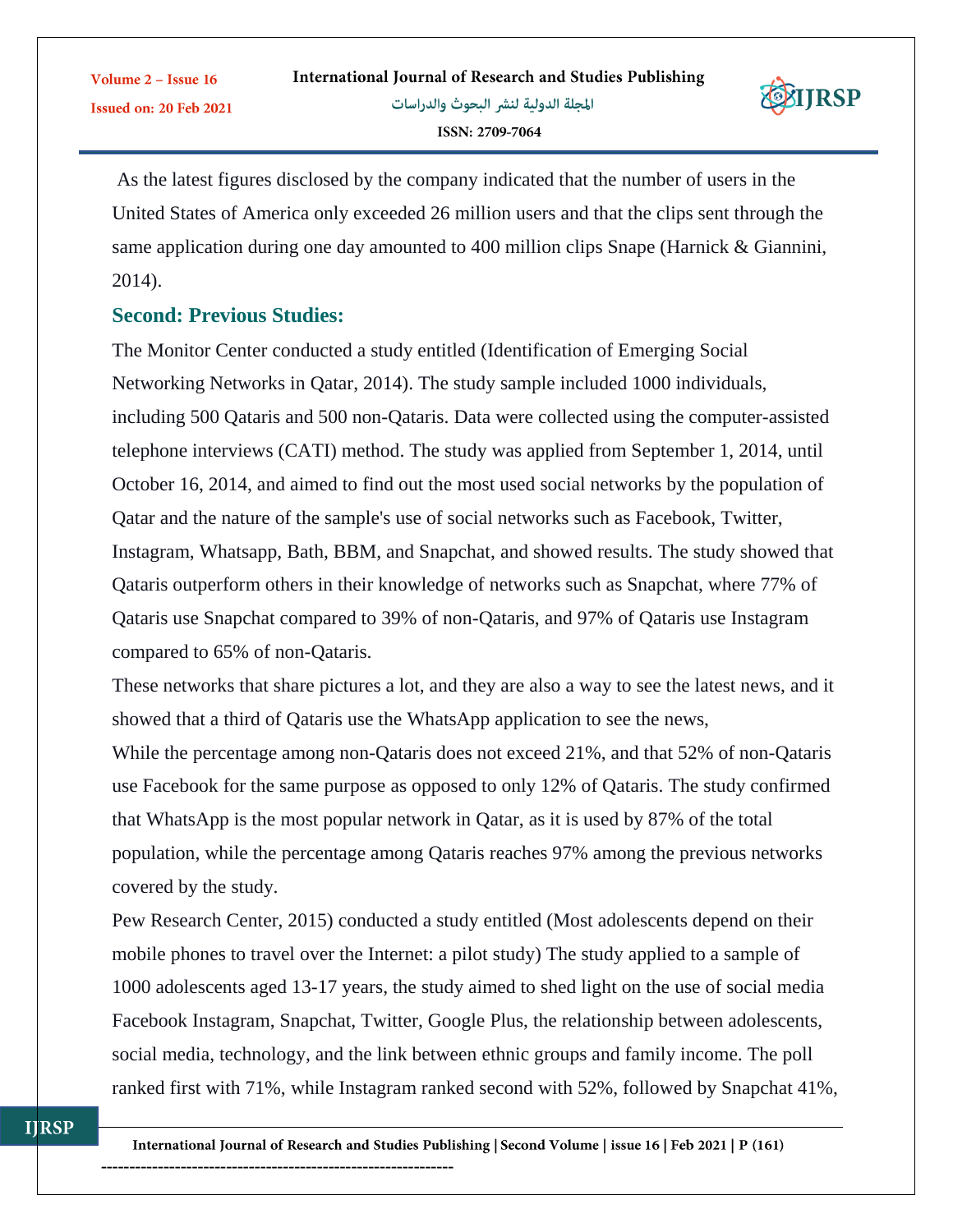

and Twitter and Google Plus came in fourth place by 33% each. Moreover, that 90% of teens send at least 30 texts a day online. Furthermore, that black and Latino teenagers are the most used. 34% of black teens and 32% of Latino teens reported that they frequently use the Internet, while 19% of white teens reported them.

The British research company, Global Web index, 2015) conducted a survey study on the use of several countries for chatting and social networking programs, WhatsApp, Snapchat, and WeChat, and the results confirmed that South Africa is the largest market for using the "WhatsApp" program. The ages of its users ranged between 16 and 64 years, Malaysia came in second place, while the Kingdom of Saudi Arabia ranked tenth in the world in terms of using this application, and the ages of users ranged between 16 and 50 years. As for Snapchat, Ireland came to the top of the users of this application in the world, and the report indicated that the average age of Irish users ranged between 16 and 20 years, and Saudi Arabia came in second place with the ages of users of the same application ranged between 16 and 20 years as well. The WeChat application indicated that the Chinese are more used by the average age ranged between 16 and 60 years, while Malaysia came in second place and Saudi Arabia third.

Roesne & Gil & Kohno, 2014) conducted a study entitled (Sex, Lies or Hustle? An Exploratory Study of the Uses of Self-destructing Snapchat Messages). The study aimed to find out how and why individuals use Snapchat.

The study applied to a sample of 127 adults who used Snapchat, who were 18 years of age and over, who were University of Washington students. The questionnaire was used as a study tool, and it consisted of 41 items. The study results showed that 60% of them use Snapchat in the first place to send funny content, while 40% of them said that surprise was the motivation behind this use. 14% of them also explained that they used the application to send sensitive clips, while 1.6 of them said that they send Snapchat clips daily and regularly. Despite the study sample's limited size, the study confirmed that 82% of Snapchat users are 18 and 24 years old.

International Journal of Research and Studies Publishing | Second Volume | issue 16 | Feb 2021 | P (162) --------------------------------------------------------------

**IJRSP** 

Volume 2 - Issue 16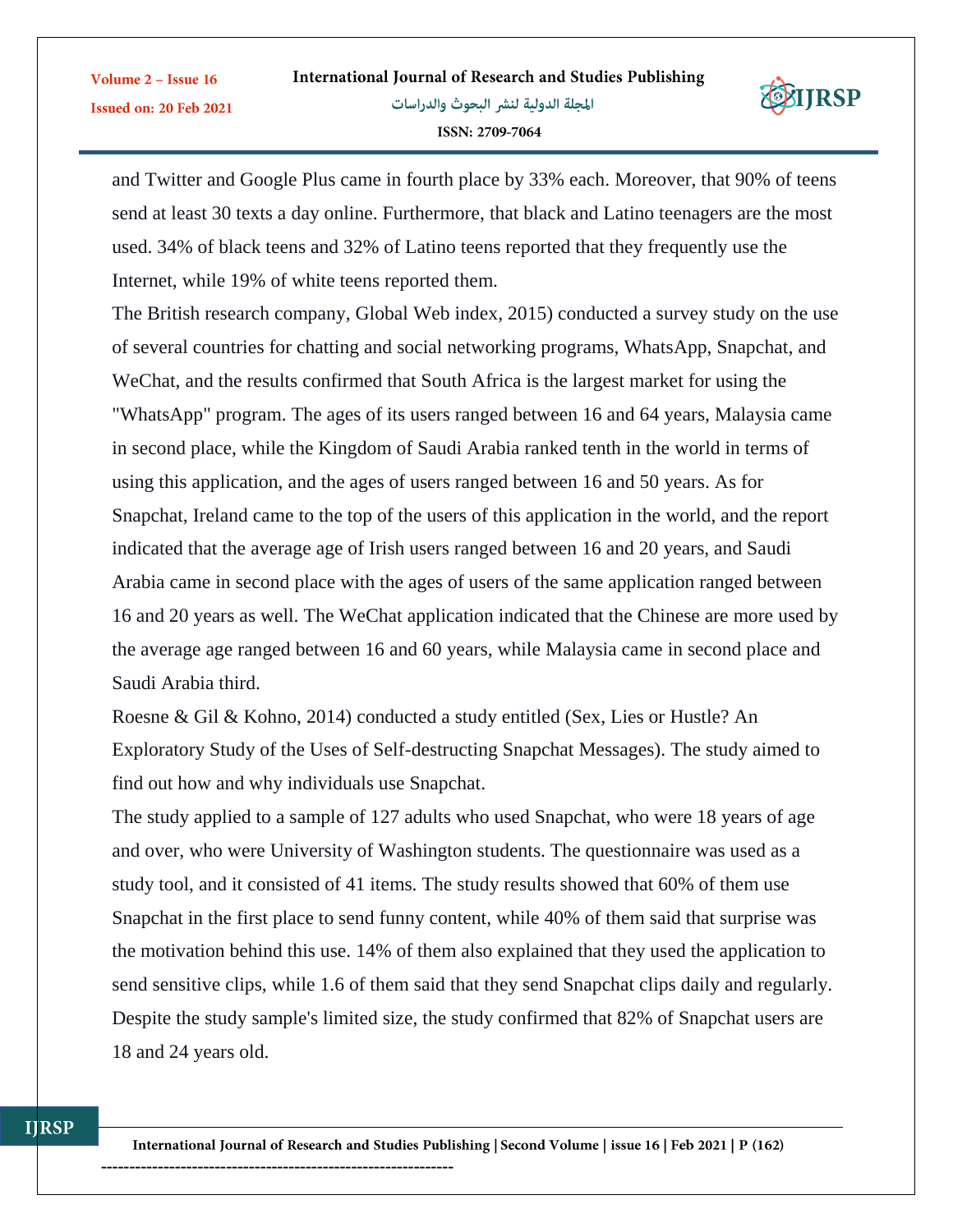

Moreover, that the mere disappearance of messages from the user's screen appeals to them and encourages them to send what they want since the messages and pictures are not preserved, and when inquiring about their impression when some take their pictures through Snapchat, which is the service provided by the application optionally, 70% of them indicated that they do not care. In comparison, 10% said they find this funny, while 10% feel angry about taking pictures of their clips.

Pielot & Oliver (2014) conducted a study entitled (Snapchat: How to understand the phenomenon of adolescence). The two researchers used the case study approach, and the study aimed to find out the motive of using Snapchat, which has become adopted by adolescents since the study is related to adolescents, who are the group that enjoys high specificity. It is difficult to use the personal interview as a study tool because it needs a base of confidence and clarity for the subjects. The two researchers posed for the personality of two teenagers aged 18 years to enter the world of Snapchat and set up an account through Snapchat for each of them. Their account was published to exchange and receive clips and pictures of different personalities, in an attempt to understand the needs and uses of adolescents and work on designing technology that meets their demands and benefits them and after receiving more From 450 clips and pictures via Snapchat from people whose ages ranged between 16 and 40 years,

And the majority of the clips were from the age group between 16 and 24 years old, the study concluded that the fun and excitement in trying this application is a strong motivation in itself and that the application allows talking with celebrities And strangers in a socially acceptable framework,

The study also concluded many challenges and questions about the ethics and values required to be displayed when an individual uses Snapchat. AVI and correct the bias that researchers fall into during the strong impression they have due to this application's first manual use.

Volume 2 - Issue 16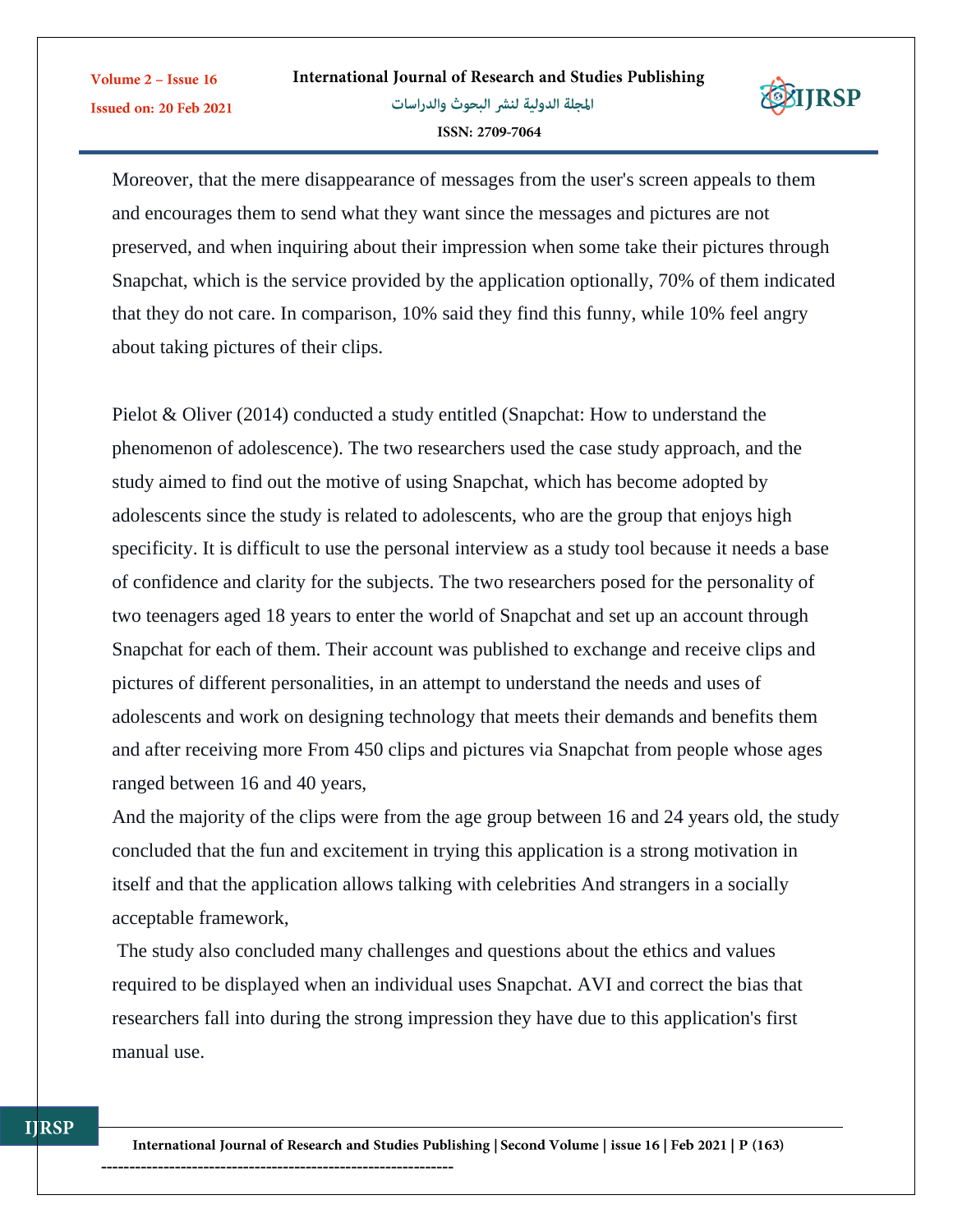

Harnick & Giannini (2014) conducted a study entitled (Promoting Power to Snapchat). During the study, the two researchers reviewed a set of literature, studies, statistics, and case studies that dealt with Snapchat for some Snapchat users. Furthermore, users have explained that they use Snapchat to display the events they attend or do and use it to display their diaries, and about the significant role that Snapchat plays in commercial and media marketing to them, as a result of the services it provides that appeal to users, and that the short moments in which it displays its clips Play a significant role in its success, especially in the era of speed.

Velez (2014) conducted a study entitled (Ephemeral Monologues for the Masses, Snapchat: A Case Study) in which she reviewed some studies about Snapchat in an attempt to understand the reasons for the success of Snapchat application and the aspects in which the application could be used. That 73% of adults use social networks on the Internet, and that Snapchat, unlike the significant and well-established networks, its data is uniquely faded and crossed. The researcher stated that Snapchat is participatory documentation of life by the individual and eyes following him through his account on Snapchat. They are snapshots documenting Collective life documentation. Snapchat achieved the sharing of visual speech and thus achieved deep social immersion. What achieves this social immersion is the failure to save the content and archive of those clips, which was advantageous. Social media such as the ephemeral Snapchat have succeeded, being built on regular contact, and treating snapshots of life as spoils.

The researcher touched on the possibility of using Snapchat in political discourse because of the ability of Snapchat to generate what is known as magnetism or emotional affiliation, as well as Snapchat is a significant challenge for local power structures. Thus it will turn into brief bursts if it is harnessed politically. Contrary to its previous use of social networks, it left records of plans and movements, whereby Snapchat messages are sent en masse and then self-destruct, which indicates its distinction also as a tool of political resistance.

Volume 2 - Issue 16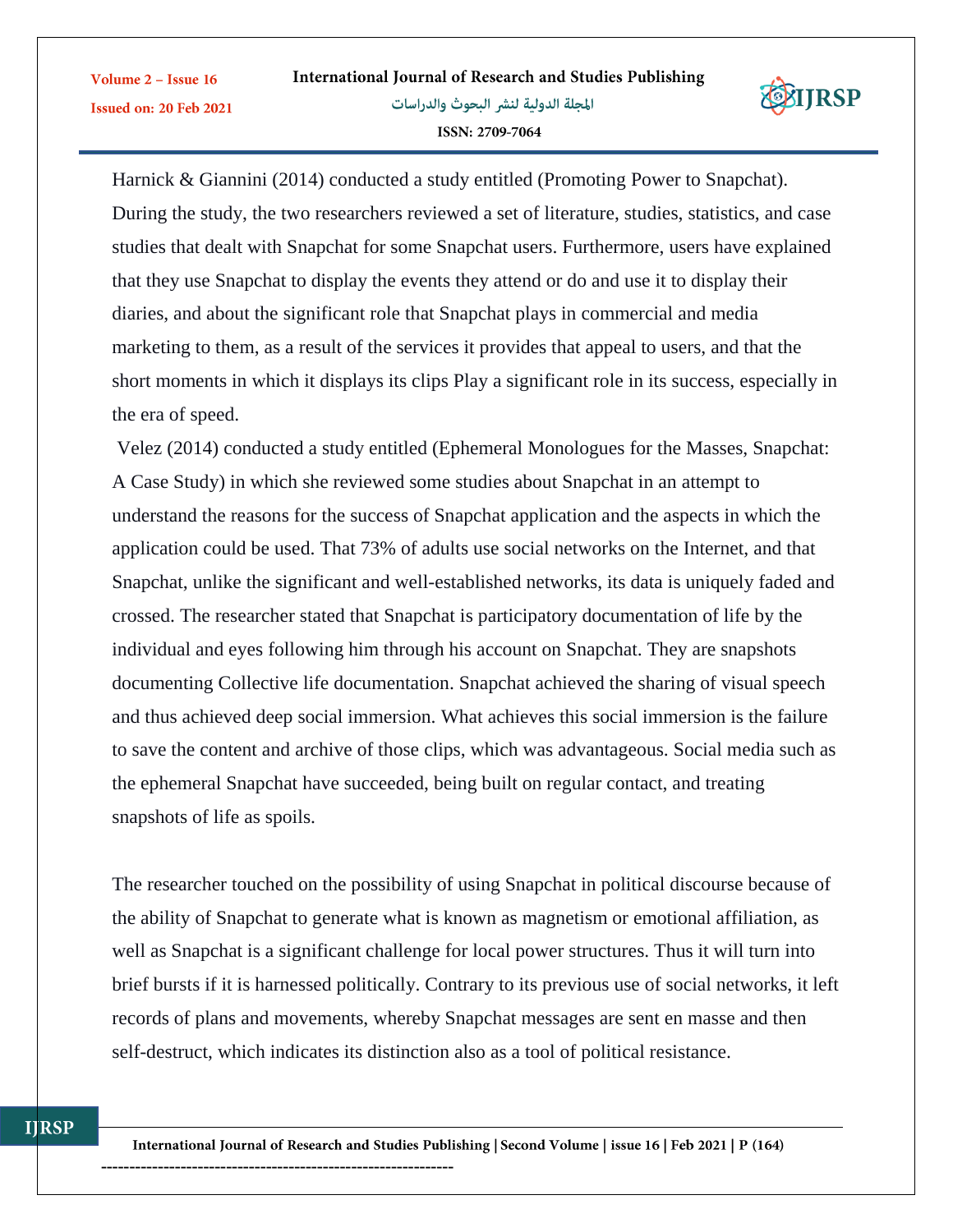

(Bayert, 2015) conducted a study entitled (Sharing Small Moments: Ephemeral Social Interaction in Snapchat). The study aimed to understand university students' social and emotional experiences from Snapchat users, and the study data were collected in two parts. The first section was the first study tool. It is a questionnaire applied to a sample of 154 students, and the second section was the second study tool, which is an in-depth personal interview for a sample of 28 students, and the results showed that users of this application were more positive, more moody and cheerful and that the reasons for users feeling happiness and satisfaction is what it provides. The application is based on interacting with others and how people can think, feel and act moment by moment in their daily life. The study results also showed that when communicating via Snapchat, emotions are more optimistic, as it is done face to face than communication through Facebook, Twitter, or email.

## **Commentary on previous studies:**

Volume 2 - Issue 16

**Issued on: 20 Feb 2021** 

Previous studies targeted various social media, and Snapchat had adequate space for research, that rebellious application, which crowded with the power of different applications, and the fact that its audience base was not negligible in a relatively short time, and we find that some studies were exploratory of opinion on the use of those applications such as the (Monitor Center, 2014) study, and the Global Web index study, 2015). While some studies dealt with the use of the application by the adolescent segment as in the study (Pew Research Center, 2015), while other studies focused their research efforts on university students, such as the study conducted by Roesne & Gil & Kohno, 2014 and Bayer, 2015), as it is the segment that this app is interested in.

Some studies also targeted society in general, such as (Pielot & Oliver, 2014, and Harnick & Giannini, 2014), while Velez (2014) focused on reviewing and analyzing the literature and previous studies.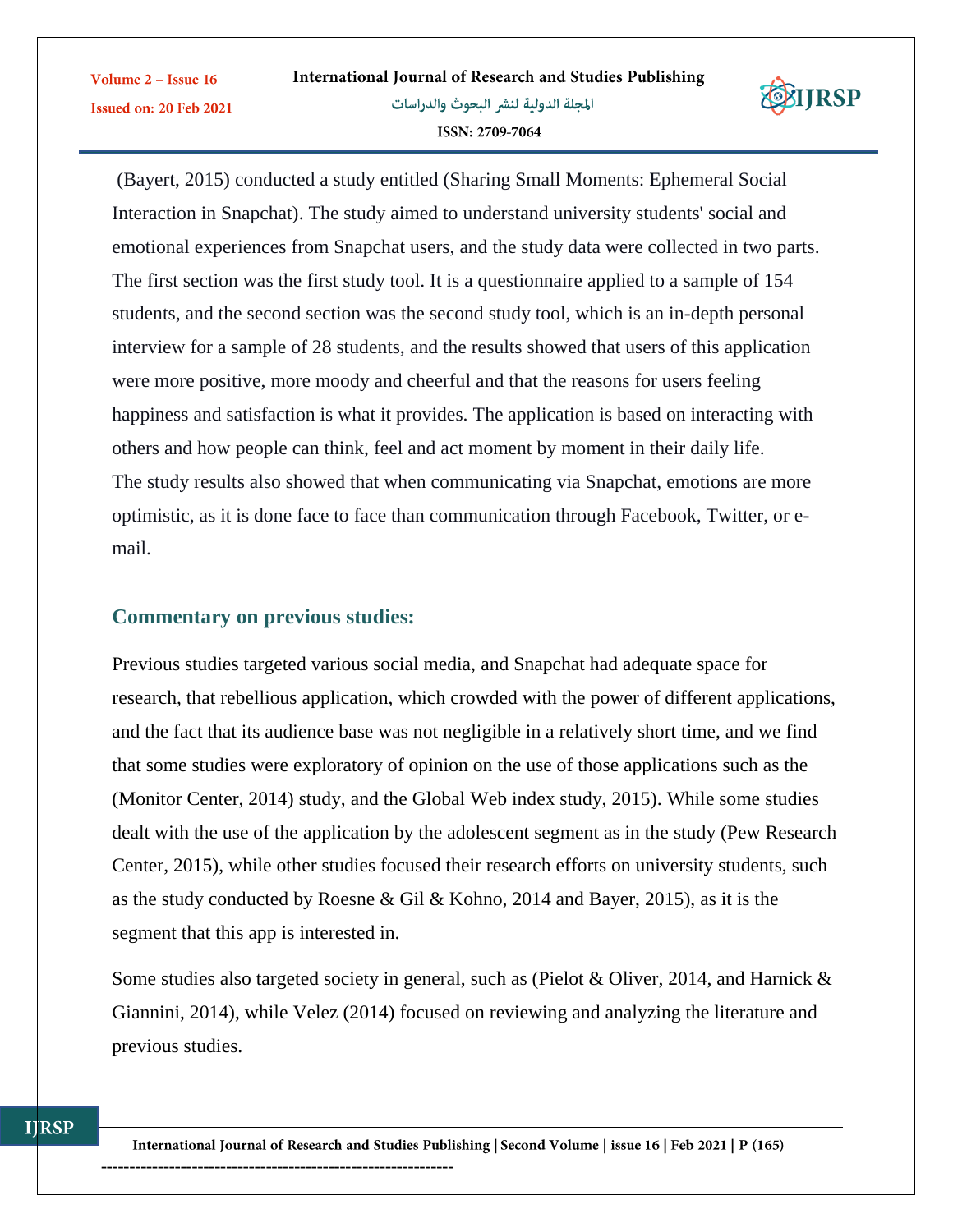

From the above, we find that these translate many signs of astonishment towards this small, extensive application, which - if it may be described - like the magician who grabbed people's attention and did not leave the way for them to blink their eyes.

Thus, it opens the way to several questions and raises researchers' appetite towards making this application in many studies and research so that we can even slightly explore its depths, decipher the magic code for it, and know what flavor it encapsulates the admiration of the public. Accordingly, this study came to investigate the philosophical dimension of Kuwait University students' use of Snapchat, Kuwait University students' use of it, and the aspect that most employs it before them.

## **Method and procedures:**

Volume 2 - Issue 16

Issued on: 20 Feb 2021

## **First: Curriculum of the study:**

The researcher adopted the descriptive approach in the field study, considering that the descriptive approach relies on the study of reality or phenomenon as it exists in reality and is concerned with being an accurate description and expresses it quantitatively (Abidat, Thouqan, and Abdelhak, Kayed and Adas, Abdulrahman, 2003 AD, p. 247).

#### **Second: Study individuals:**

**IJRSP** 

 The study population consisted of all Kuwait University students who used the Snapchat application who were regular in the study during the second semester of the 2015/2016 academic year, whose number was 37,234 (Kuwait University, Deanship of Admission and Registration, 2014). According to the random stratified sample method, the study sample was chosen, which gives everyone in the study community equal opportunities to be selected within the study sample. The sample consisted of  $(n = 671)$  male and female students, i.e., 1.84% of the original study population.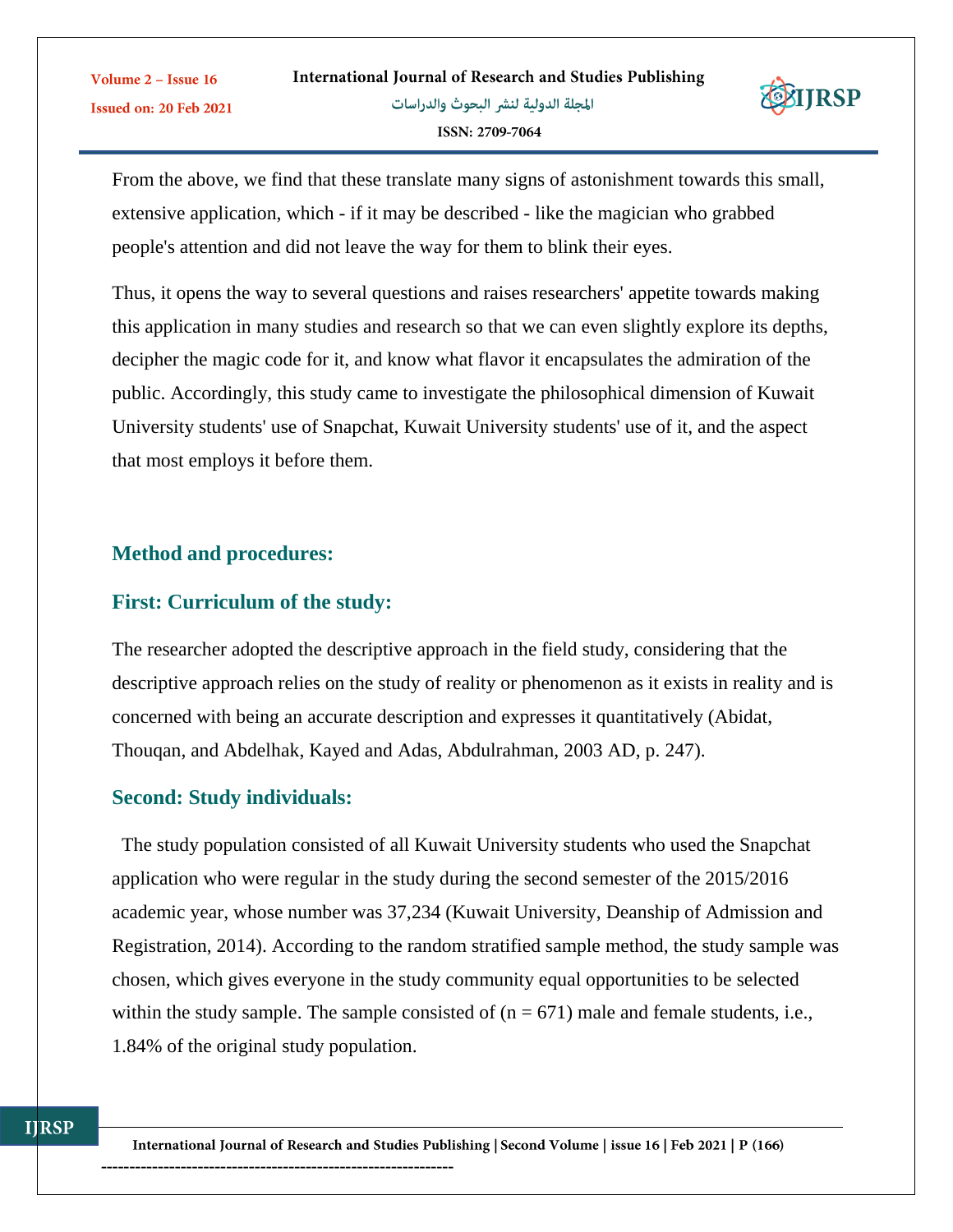

The study dealt with several independent variables related to the personal and functional characteristics of the study sample represented in (gender, specialization, residential area, age, marital status), as follows:

**Table No. (1)** shows the study population's characteristics according to the study's variables, gender, specialization, residential area, age, and marital status.

| Variable              | Classes variable  | Number | Ratio |
|-----------------------|-------------------|--------|-------|
| Gender                | Male              | 338    | 50.4% |
|                       | Female            | 333    | 4.6%  |
| Specialization        | Literary          | 325    | 49.9% |
|                       | Scientific        | 336    | 50.1% |
|                       | The capital       | 136    | 20.3% |
|                       | Al Ahmadi         | 124    | 18.5% |
| The residential area  | Farwaniya         | 154    | 23.0% |
|                       | Jahra             | 110    | 16.4% |
|                       | Hawally           | 79     | 11.8% |
|                       | Mubarak Al-Kabeer | 68     | 10.1% |
|                       | $18-20$ years     | 177    | 26.4% |
| Age                   | 21 and more       | 494    | 73.6% |
|                       | single            | 550    | 82.0% |
| <b>Marital</b> status | Married           | 103    | 15.4% |
|                       | Divorced          | 18     | 2.7%  |
| Total                 |                   | 671    | 100%  |

It is evident from the previous table that (50.4%) of the study sample are males, while (49.6%) are females. The variable of specialization shows that 49.9% is a literary major, and 50.1% is a scientific specialty. Regarding the governorate variable, the table shows that the highest participation rate was among students in the Farwaniya governorate, at 23.0%.

The lowest percentage came in Mubarak Al-Kabeer, at 10.1%, while students' participation rates in other regions ranged between (10-18%).

Volume 2 - Issue 16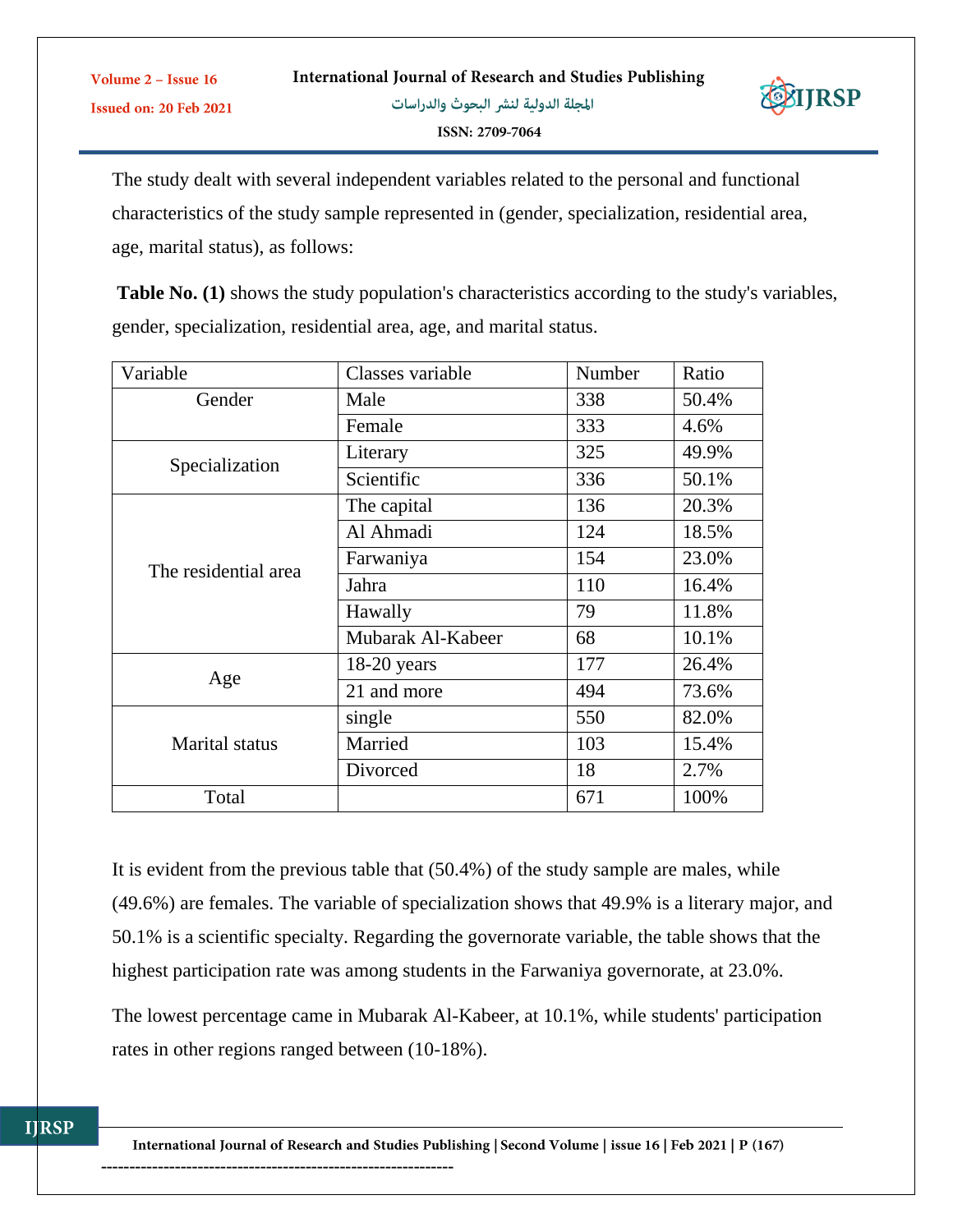

Regarding the variable of marital status, the table shows that the single group's prevailing rate was 82.0%, compared to 15.4% for the married group, while the rate for the divorced group was 2.7%.

The mean ages of the total sample came to 21.99 with a standard deviation of 2.87, and within the male sample, 22.65, with a standard deviation of 3.03, within the female sample, 21.32 and a standard deviation of 2.53.

# **Third: the study tool:**

Volume 2 - Issue 16

Issued on: 20 Feb 2021

A questionnaire was prepared on "the opinions of the users of Snapchat from Kuwait University students in every aspect of the social, educational, religious and political aspects." The questionnaire was used to collect data from the study sample members for the ease of answering and analyzing it by the respondents.

The study questionnaire consisted of two parts. The first part includes general information about the study sample members represented in the following personal variables (gender, marital status, specialization, age, and residential area). The second part of the questionnaire included four main axes:

The social aspect, the educational aspect, the religious aspect, the political aspect, and the response to the study tool was designed according to the Likert scale, and it falls into five categories, which are: Strongly agree (5), Agree (4), Neutral (3), Disagree (2), and strongly disagree (1). To analyze and determine the sample responses' estimates, and after reviewing the previous studies, the students' rating was determined, with three levels high, medium, and low.

The highest value of answer alternatives in the study tool - the minimum value of answer alternatives in the study tool divided by the number of three levels (high, medium, and low), i.e.:

International Journal of Research and Studies Publishing | Second Volume | issue 16 | Feb 2021 | P (168) --------------------------------------------------------------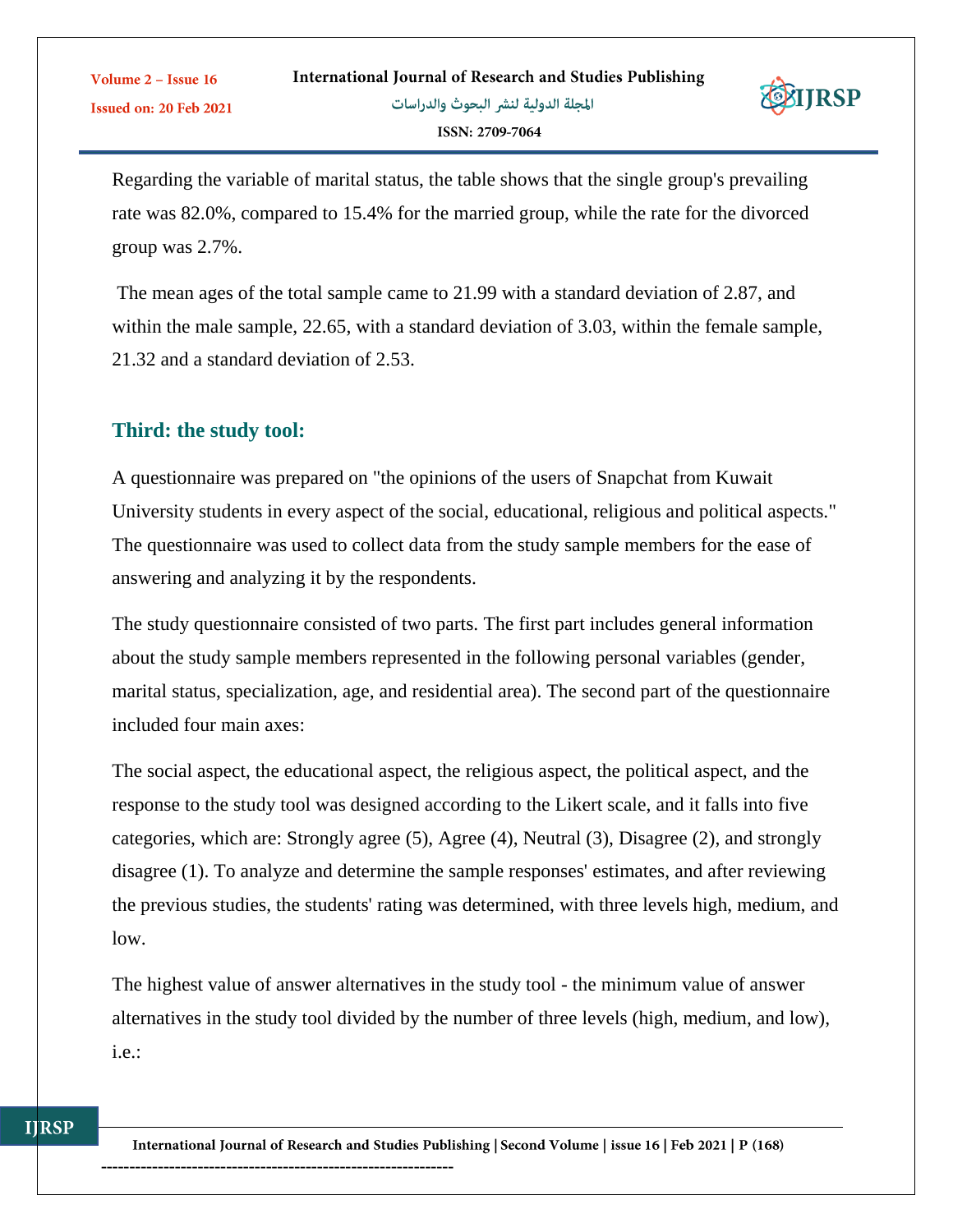ISSN: 2709-7064



 $(1-5)$  - 3 = 1.33, and this value is equal to the class's length between the three levels (high, medium, and low).

Therefore, the arithmetic mean values of the degree of availability ranging from:

- (from 1.00 - 2.33) low values,

- (from 2.34 - 3.66) average values.

- (from 3.67 - 5.00) high scores.

Calculating the Validity and reliability of the questionnaire:

1- Apparent honesty (the veracity of arbitrators):

To ensure the validity of the questionnaire, it was presented to a group of arbitrators, all of whom are academics at Kuwait University, to judge the degree of appropriateness of the paragraphs in terms of their wording, suitability to the field, and the degree of their achievement of the goal for which they were set.

2 - Construct Validity

**Table (2)** It shows the correlation coefficient between the degree of each axis and the total degree of the resolution.

|                | The sub-axis of the     | Number of  | The coefficient of correlation of the sub-axis |
|----------------|-------------------------|------------|------------------------------------------------|
|                | questionnaire           | indicators | with the total degree of the question aire     |
|                | Social aspect           | 10         | 0.576                                          |
| $\overline{2}$ | The educational aspect  | 10         | 0.719                                          |
| 3              | The religious aspect    | 10         | 0.827                                          |
|                | <b>Political Aspect</b> | 10         | 0.714                                          |

\*\* Signal at 0.01

**IJRSP** 

International Journal of Research and Studies Publishing | Second Volume | issue 16 | Feb 2021 | P (169)

--------------------------------------------------------------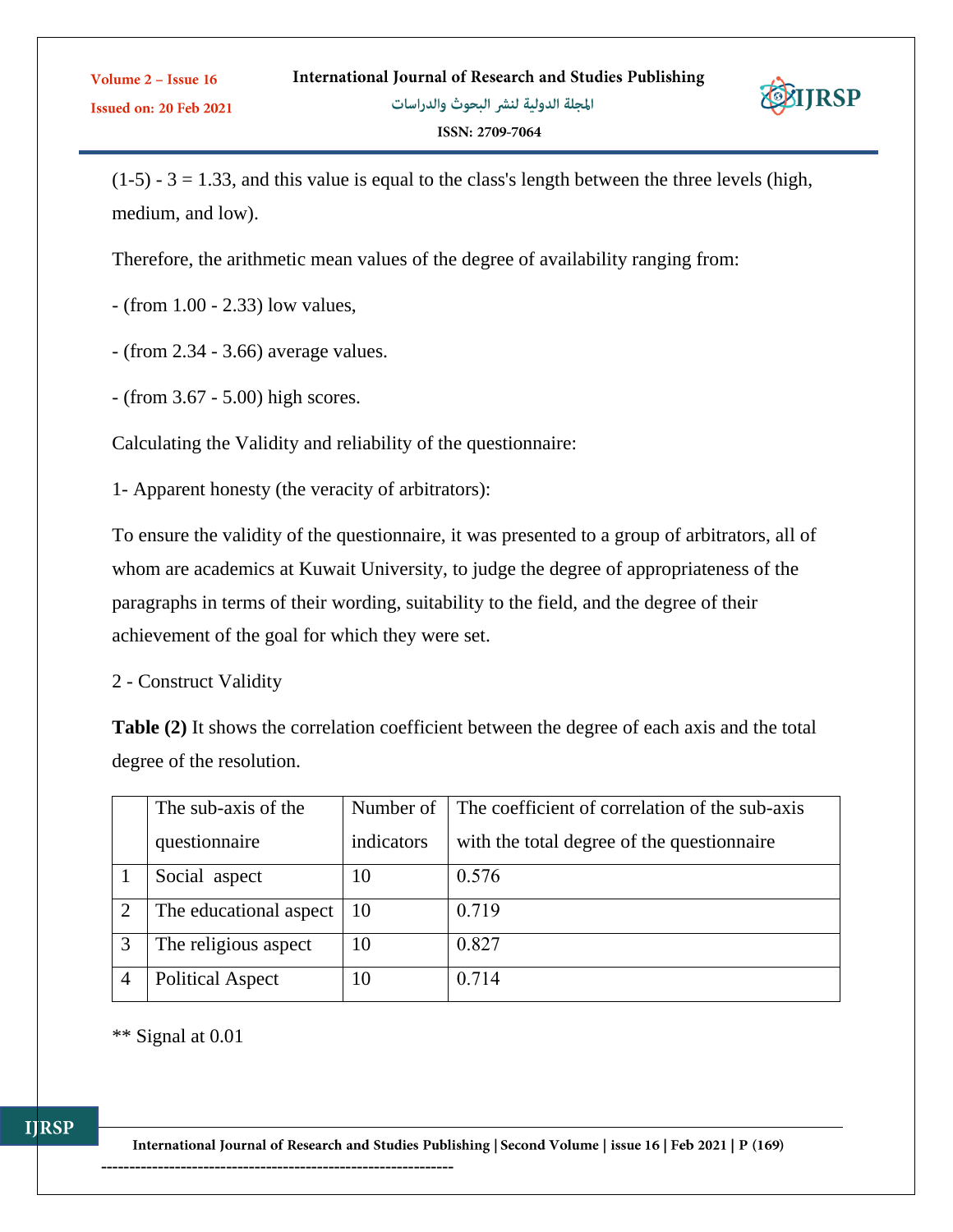The correlation coefficients in Table No. (2) show an upbeat, positive correlation between each axis and the resolution's total degree at 0.01.

The most powerful of them came with the religious side. And less with the social aspect.

Firming Actions: Reliability Coefficient

Volume 2 - Issue 16

Issued on: 20 Feb 2021

 The stability of the instrument was verified by extracting the stability parameter using the internal consistency method according to the "Alpha Cronbach" equation. The questionnaire was applied to a random sample of college students at the university, where the total number reached 40 students.

The value of the stability coefficient of the resolution as a whole was (0.877), while the value of the stability factor of the resolution for the first axis is (0.820), for the second axis it is (0.775), for the third axis it is (0.841),

And for the fourth axis it is (0.798) which are relatively high values and reflect the stability of the tool. It was considered acceptable and appropriate for use as a tool for gathering information to answer study questions.

**Table (3)** shows the value of the reliability coefficient for the study tool's dimensions and fields, the reliability calculation, and the questionnaire on a sample of 40 male and female students at Kuwait University.

|                | Axes                    | Number of  | Cronbach alpha |
|----------------|-------------------------|------------|----------------|
|                |                         | indicators | coefficient    |
|                | Social aspect           | 10         | 0.820          |
| 2              | The educational         | 10         | 0.775          |
|                | aspect                  |            |                |
| 3              | The religious aspect    | 10         | 0.841          |
| $\overline{4}$ | <b>Political Aspect</b> | 10         | 0.798          |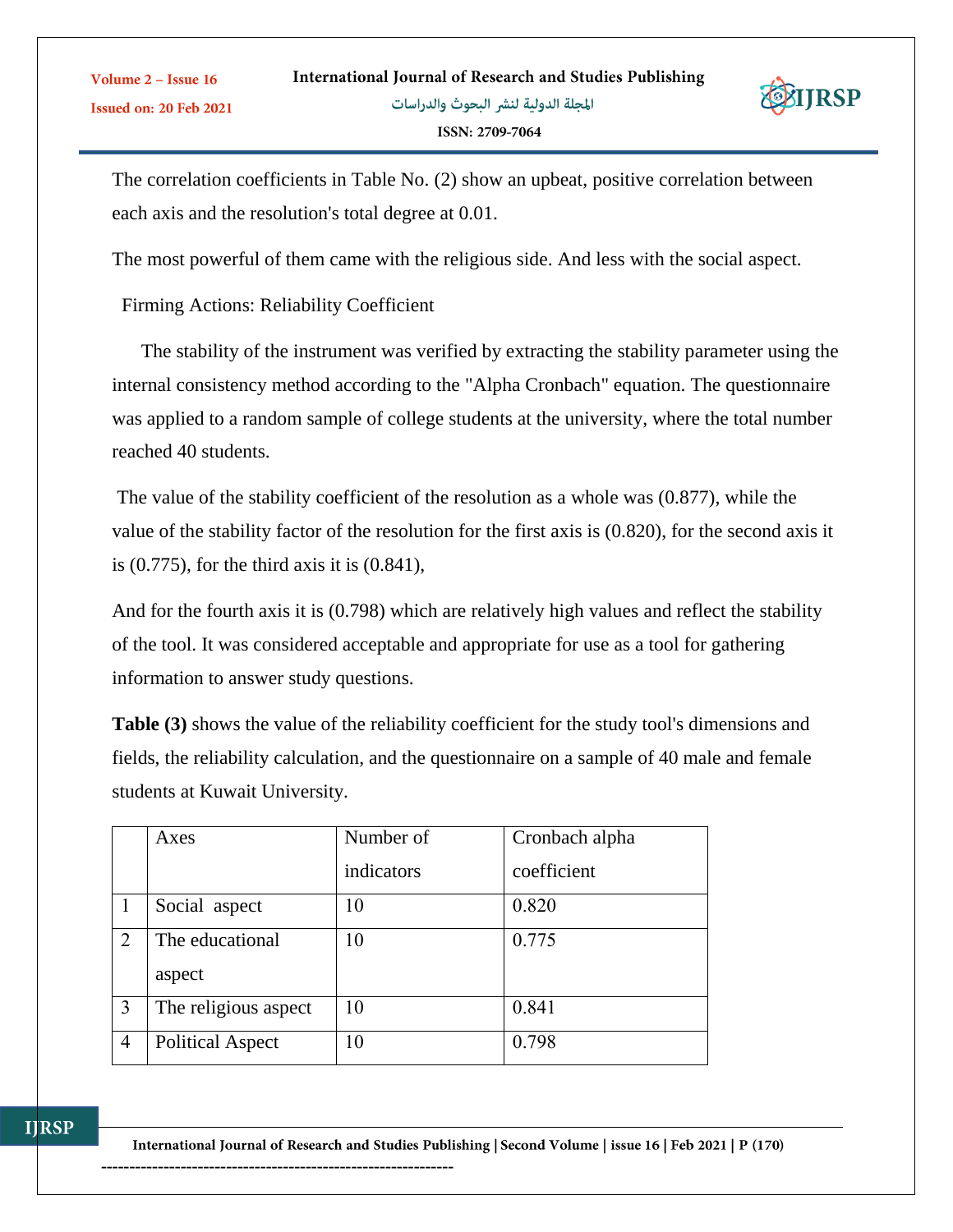International Journal of Research and Studies Publishing

Volume 2 - Issue 16 Issued on: 20 Feb 2021

المجلة الدولية لنشر البحوث والدراسات



ISSN: 2709-7064

| The total value of the | $\vert 40 \vert$ |  |
|------------------------|------------------|--|
| questionnaire          |                  |  |

## **Study results and discussion:**

**The first question:** What are the views of the users of the Snapchat program among Kuwait University students about its relationship in the social, educational, religious, and political aspects?

The arithmetic means, standard deviations, and the degree of estimation was extracted to answer this question, as shown in Tables (4) to (8).

Table (4) shows the arithmetic averages, standard deviations, the rank, and the grade of the study sample perceptions of the Snapchat program and its relationship in each aspect (social, educational, religious, political).

**Table (4)** It shows the arithmetic averages, standard deviations, the rank and the grade of the study sample perceptions of the Snapchat program and its relationship in each of the aspects (social, educational, religious, political)

| Axes                    | Arithmetic | <b>Standard deviation</b> | Rank           | Grade  |
|-------------------------|------------|---------------------------|----------------|--------|
|                         | mean       |                           |                | score  |
| Social aspect           | 3.71       | 0.66                      |                | high   |
| The educational         | 2.84       | 0.60                      | $\overline{4}$ | medium |
| aspect                  |            |                           |                |        |
| The religious           | 2.93       | 0.66                      | 3              | medium |
| aspect                  |            |                           |                |        |
| <b>Political Aspect</b> | 3.13       | 0.68                      | $\overline{2}$ | medium |
| The total value of      | 3.14       | 0.48                      |                | medium |
| the question aire       |            |                           |                |        |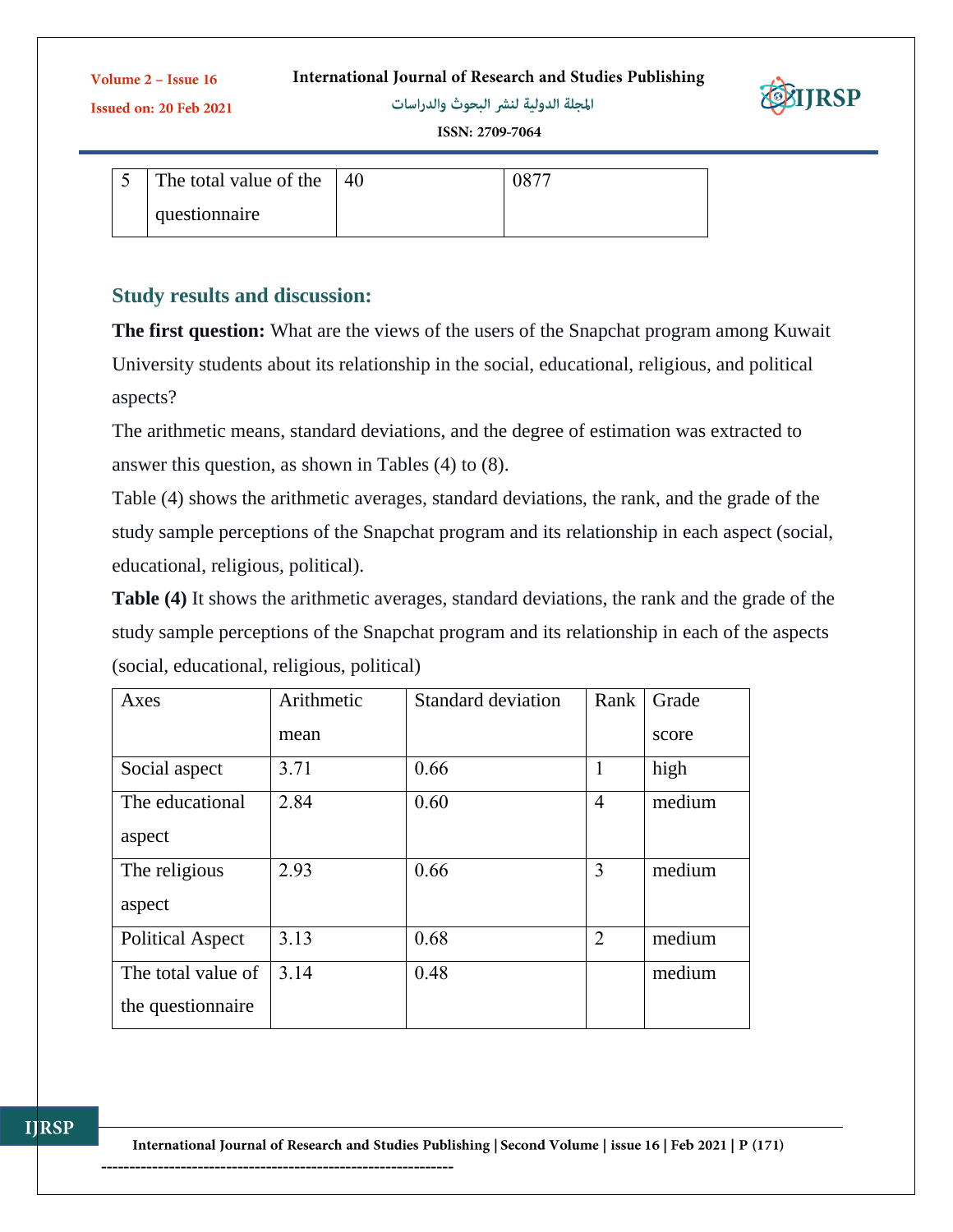

**Table (5)** Arithmetic averages, standard deviations, and the degree of appreciation for the perceptions of the study sample individuals in terms of the social aspect

|                | Phrase                                                                                                      | <b>Standard</b><br>deviation | Standard<br>deviation | Relative<br>weight | Degree of<br>appreciation | Order          |
|----------------|-------------------------------------------------------------------------------------------------------------|------------------------------|-----------------------|--------------------|---------------------------|----------------|
| $\mathbf{1}$   | Snapchat helps me<br>communicate with my parents.                                                           | 3.29                         | 1.27                  | 65.84              | Medium                    | 9              |
| $\overline{2}$ | Snapchat can communicate<br>with my friends.                                                                | 4.08                         | 0.90                  | 81.64              | High                      | $\overline{2}$ |
| $\overline{3}$ | Snapchat helps me follow my<br>friends' news without having to<br>come in direct contact with<br>them often | 3.76                         | 1.08                  | 75.16              | High                      | 6              |
| $\overline{4}$ | Snapchat brings me close to<br>my hosts' social events.                                                     | 3.94                         | 0.96                  | 78.78              | High                      | $\overline{3}$ |
| 5              | Snapchat changes many<br>customs and traditions in<br>society                                               | 3.48                         | 1.15                  | 69.54              | Medium                    | 8              |
| 6              | Snapchat lets me see most of<br>the places my friends visit                                                 | 4.09                         | 0.88                  | 81.71              | High                      | $\mathbf{1}$   |
| $\overline{7}$ | Snapchat helps me live with<br>the events of most of my hosts                                               | 3.78                         | 1.00                  | 75.67              | High                      | 5              |
| 8              | Snapchat likes me to follow<br>social news for others.                                                      | 3.27                         | 1.15                  | 65.37              | medium                    | 10             |
| 9              | Send out Snapchat clips for the<br>hosts to share the event with.                                           | 3.56                         | 1.11                  | 71.25              | Medium                    | $\overline{7}$ |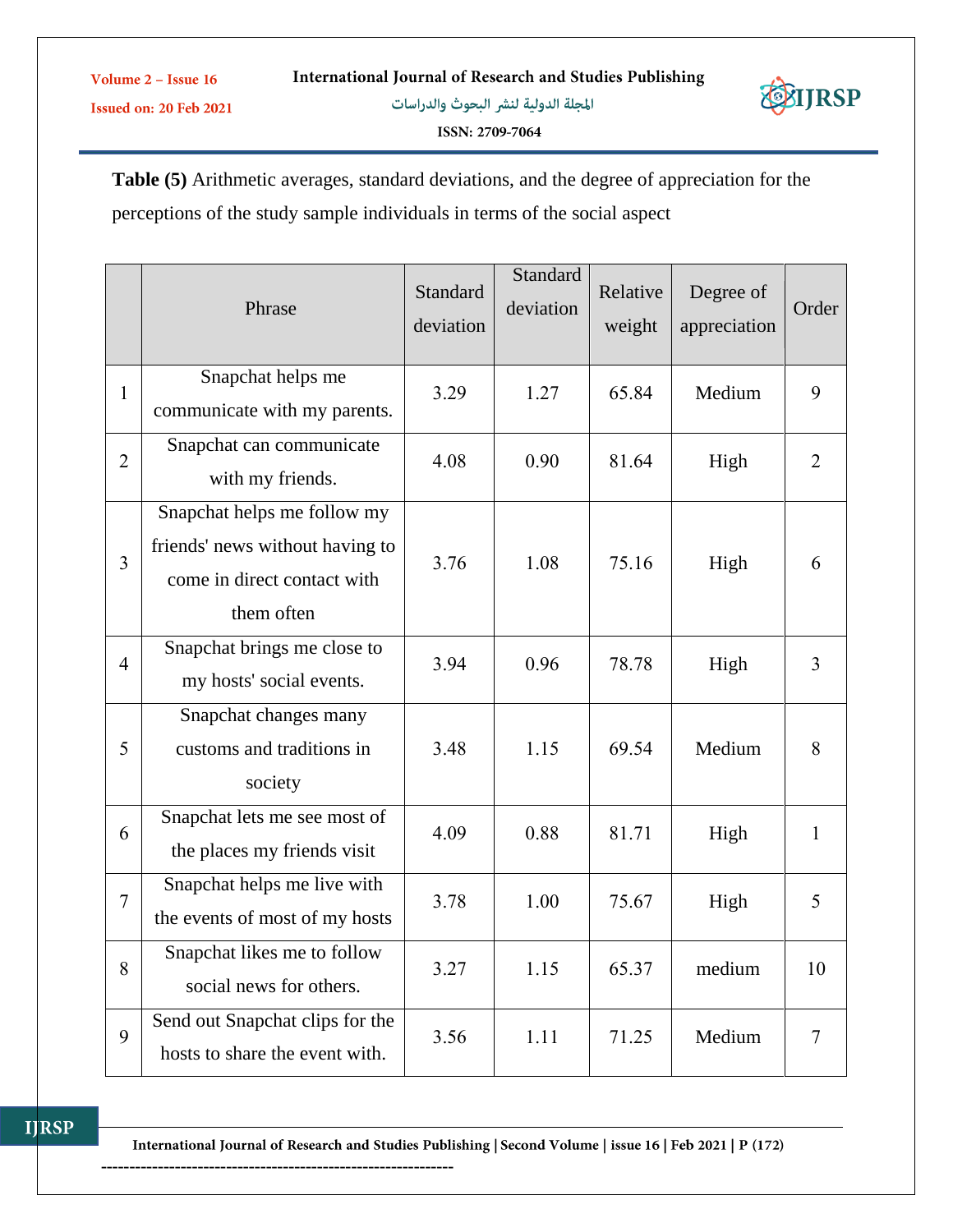#### International Journal of Research and Studies Publishing

**Issued on: 20 Feb 2021** 

Volume 2 - Issue 16

**IJRSP** 

المجلة الدولية لنشر البحوث والدراسات



ISSN: 2709-7064

| 10 | Enjoy following the various<br>clips of my hosts. | 3.87 | 1.00 | 77.34 | High |  |
|----|---------------------------------------------------|------|------|-------|------|--|
|    | Aesthetic is the focus of the social<br>aspect    | 3.71 | 0.66 | 74.20 | High |  |

The results mentioned in Table (5), the following can be seen:

The students' perceptions of the study sample about the relationship of the Snapchat program to the social aspect came with a high degree of appreciation, with an overall arithmetic mean of (3.71), a standard deviation of (0.55), and a relative weight of the axis as a whole (74.2%). This is an indication of the spread of the Snapchat program among students and its impact on the study sample's social side, despite the novelty of the program.

Moreover, through what was stated in some terms of his relationship with the social aspect that it allows its users to see most of the places that their friends visit, it obtained the highest averages and appreciation, statement (6) with an average of 4.09, followed by enabling Snapchat users to always communicate with friends Phrase No. (2) with an average My Account 4.08.

As for the lowest items in terms of averages, and got an average rating, Snapchat helps them follow social news for others, statement No. (8) with an average of 3.27, and this may be due to the program's advantage in providing this service in a simplified way, or that the individual is the one who offers What he likes or what he wants to present in terms of news or diaries related to him. He is also the one who has the right to present it briefly or at length, and most of the items (6 phrases) have obtained arithmetic averages with high grades. Simultaneously, the rest of the expressions got arithmetic averages between (3.56 - 3.94).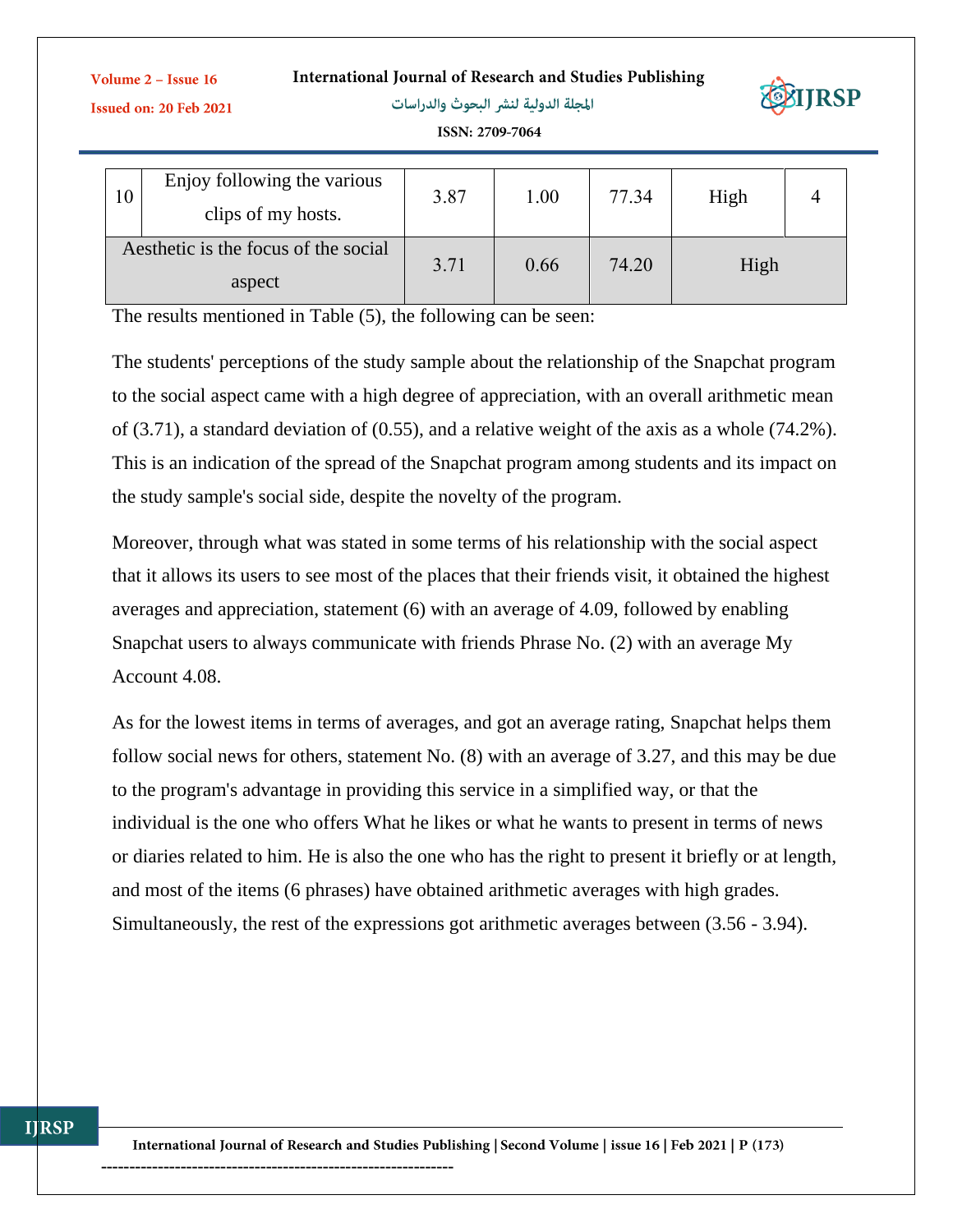المجلة الدولية لنشر البحوث والدراسات



ISSN: 2709-7064

**Table (6)** Arithmetic means, standard deviations, and grade of the study sample perceptions of the relationship to the educational aspect

|                | phrase                   | Standard<br>deviation | standard<br>deviation | Relative<br>weight | Degree of<br>appreciation | order          |
|----------------|--------------------------|-----------------------|-----------------------|--------------------|---------------------------|----------------|
| $\mathbf{1}$   | Snapchat is a great      | 2.57                  | 1.17                  | 51.33              | Medium                    | $\tau$         |
|                | source of learning       |                       |                       |                    |                           |                |
| $\overline{2}$ | Snapchat enables me to   | 3.64                  | 0.96                  | 72.88              | Medium                    | $\mathbf{1}$   |
|                | communicate with my      |                       |                       |                    |                           |                |
|                | colleagues in the same   |                       |                       |                    |                           |                |
|                | moment                   |                       |                       |                    |                           |                |
| $\overline{3}$ | I trust the information  | 2.55                  | 1.09                  | 51.09              | Medium                    | 8              |
|                | and events sent to me    |                       |                       |                    |                           |                |
|                | via Snapchat.            |                       |                       |                    |                           |                |
| $\overline{4}$ | Snapchat alters the      | 3.39                  | 1.11                  | 67.75              | Medium                    | 3              |
|                | intellectual cultures of |                       |                       |                    |                           |                |
|                | individuals              |                       |                       |                    |                           |                |
| 5              | Snapchat distracts me    | 3.40                  | 1.31                  | 68.08              | Medium                    | $\overline{2}$ |
|                | from following my        |                       |                       |                    |                           |                |
|                | lessons.                 |                       |                       |                    |                           |                |
| 6              | Snapchat during my       | 3.26                  | 1.35                  | 65.26              | Medium                    | 4              |
|                | exams distracts me from  |                       |                       |                    |                           |                |
|                | studying                 |                       |                       |                    |                           |                |
| $\tau$         | Contact the university   | 1.90                  | 1.10                  | 38.00              | Medium                    | 10             |
|                | administration via       |                       |                       |                    |                           |                |
|                | Snapchat.                |                       |                       |                    |                           |                |
| 8              | The university transfers | 2.70                  | 1.29                  | 54.07              | Medium                    | 6              |
|                | the most important       |                       |                       |                    |                           |                |
|                | events and activities    |                       |                       |                    |                           |                |
|                | through Snapchat.        |                       |                       |                    |                           |                |
| 9              | My colleagues convey     | 2.28                  | 1.25                  | 45.51              | low                       | 9              |
|                | to me the atmosphere of  |                       |                       |                    |                           |                |
|                | the lectures on Snapchat |                       |                       |                    |                           |                |

International Journal of Research and Studies Publishing | Second Volume | issue 16 | Feb 2021 | P (174)

--------------------------------------------------------------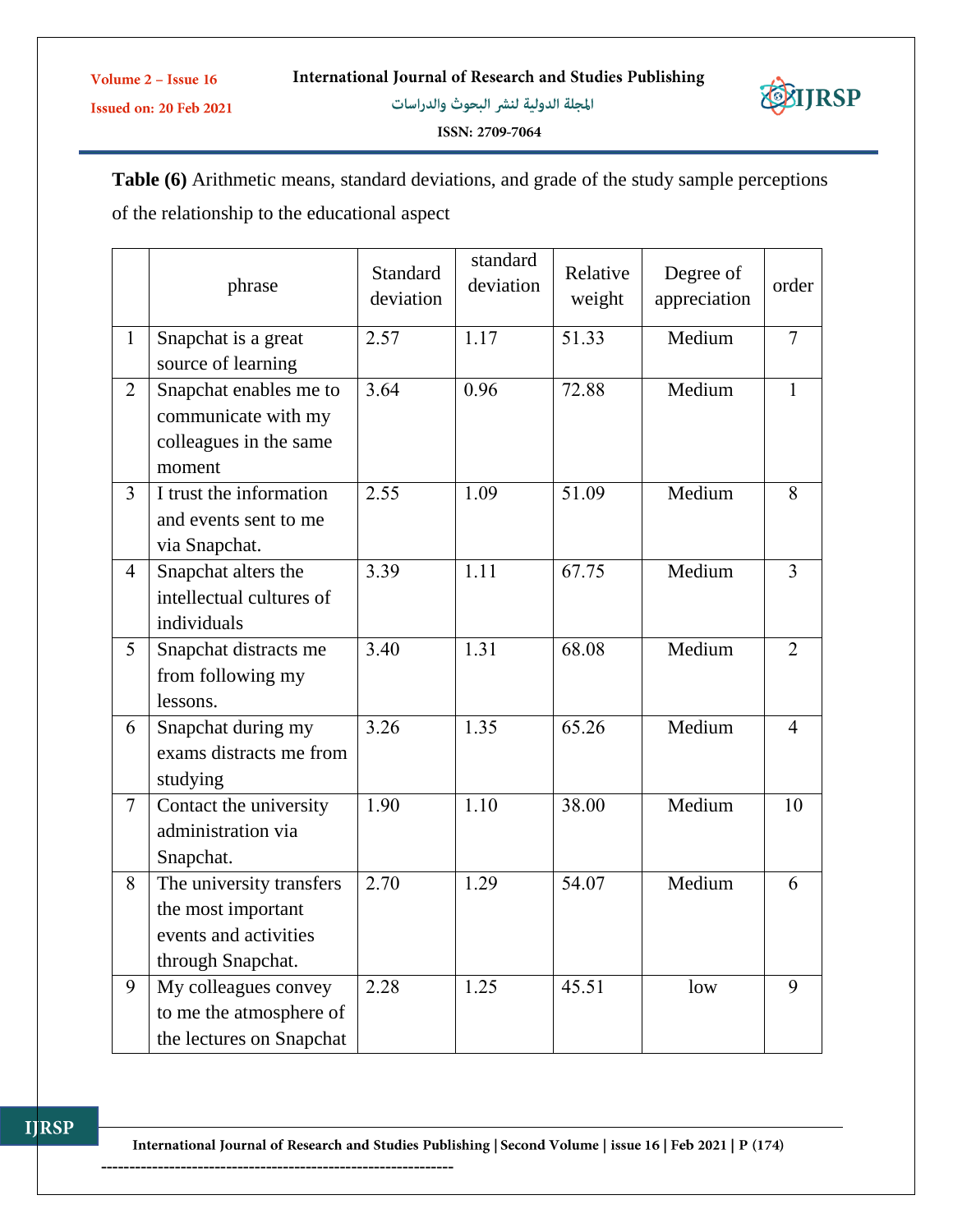International Journal of Research and Studies Publishing



Issued on: 20 Feb 2021

المجلة الدولية لنشر البحوث والدراسات



ISSN: 2709-7064

|    | in the event of my            |      |      |       |        |  |
|----|-------------------------------|------|------|-------|--------|--|
|    | absence.                      |      |      |       |        |  |
| 10 | The educational               | 2.74 | 1.16 | 54.80 | low    |  |
|    | accounts on the               |      |      |       |        |  |
|    | Snapchat app like             |      |      |       |        |  |
|    | National Geo and others       |      |      |       |        |  |
|    | enhance my learning           |      |      |       |        |  |
|    | Total axis of the educational | 2.84 | 0.60 | 56.80 | Medium |  |
|    | aspect                        |      |      |       |        |  |

By reading the results mentioned in Table (6), the following becomes clear:

The students 'perceptions of the study sample about the relationship of the Snapchat program to the educational aspect were rated average, with an overall average of (2.84), a standard deviation of (0.60), and a relative weight for the axis as a whole (56.80%). This indicates that Snapchat has a moderate impact on the study sample in the educational aspect.

Moreover, through what was stated in some terms of his relationship with the educational aspect that it allows its users to communicate with colleagues at the same moment, phrase No. (2), it obtained the highest averages and the estimate with an arithmetic average of 3.64, followed by the statement that the Snapchat program distracts them from following their lessons, phrase No. (5) With a mean of 3.40. As for the items with the lowest averages, and we got a low rating, they were about using Snapchat to communicate with the university, which is statement No. (7) with a mean of 1.90, and this may be due to the novelty of the program, while most of the statements (8 phrases) got arithmetic averages with a medium rating. The rest of the phrases are at a weak estimate.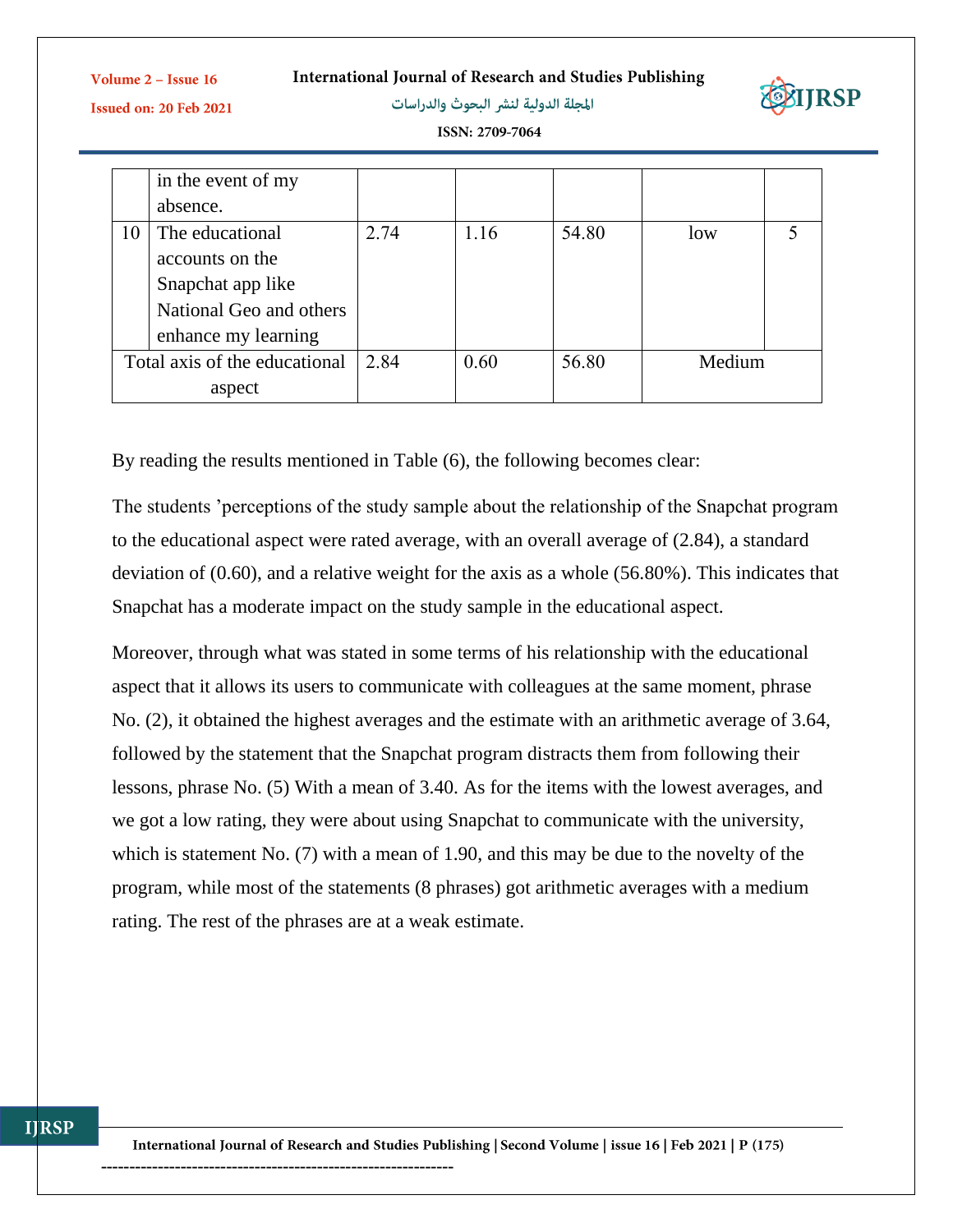المجلة الدولية لنشر البحوث والدراسات



ISSN: 2709-7064

**Table (7)** Arithmetic means standard deviations and grade of the study sample perceptions of the relationship to the religious aspect.

| Degree of<br>order<br>appreciation |
|------------------------------------|
| Medium<br>6                        |
|                                    |
|                                    |
|                                    |
| Medium<br>$\mathbf{1}$             |
|                                    |
|                                    |
|                                    |
| 3<br>Medium                        |
|                                    |
|                                    |
|                                    |
|                                    |
|                                    |
| Medium<br>8                        |
|                                    |
| Medium<br>5                        |
|                                    |
|                                    |
|                                    |
| Medium<br>$\overline{2}$           |
|                                    |
|                                    |
|                                    |
| Medium<br>9                        |
|                                    |
|                                    |
|                                    |
|                                    |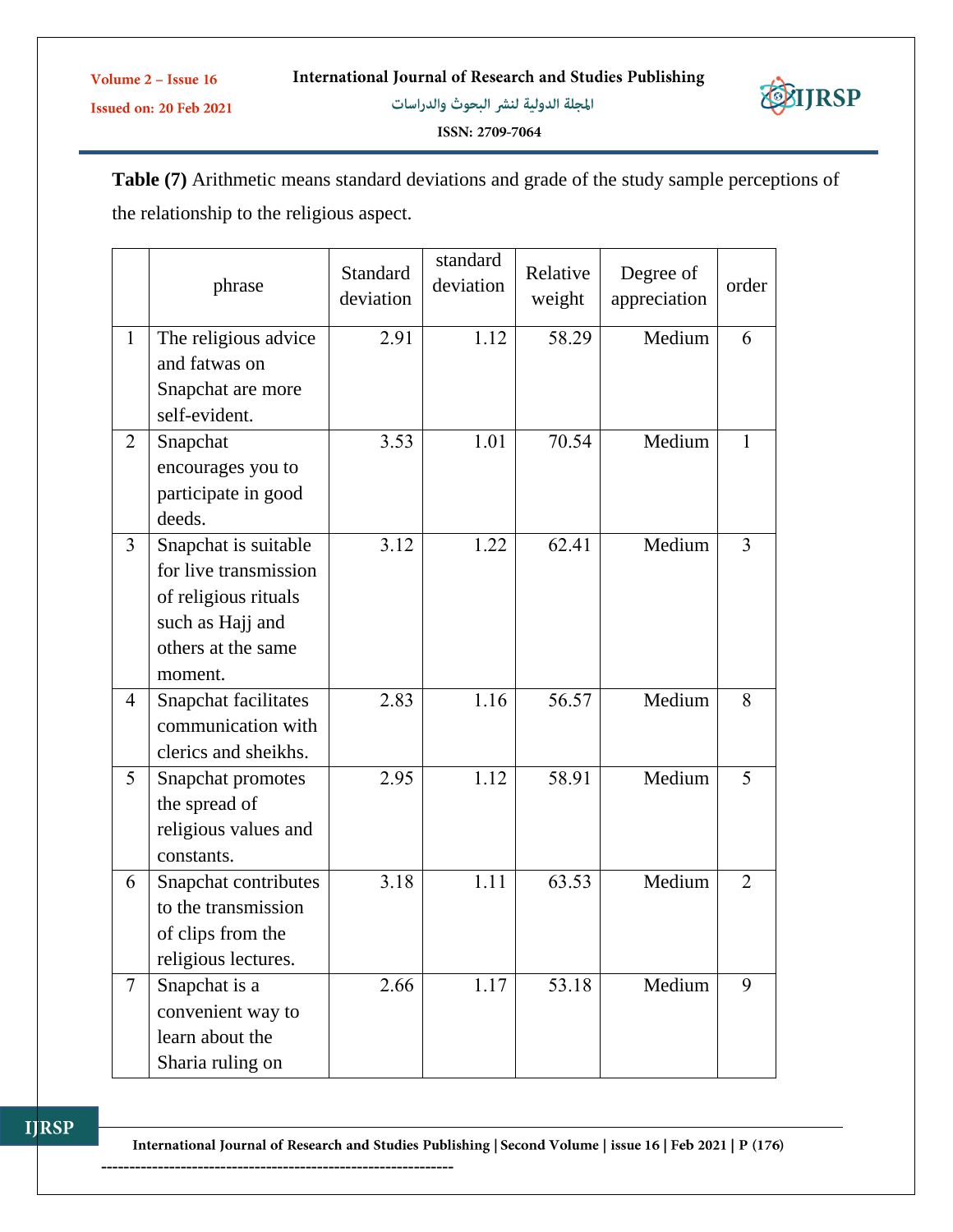**International Journal of Research and Studies Publishing** 



Issued on: 20 Feb 2021

المجلة الدولية لنشر البحوث والدراسات



ISSN: 2709-7064

|    | religious matters by<br>communicating with<br>muftis.                                     |      |      |       |        |                |
|----|-------------------------------------------------------------------------------------------|------|------|-------|--------|----------------|
| 8  | Snapchat makes me<br>lose faith in the<br>credibility of so<br>many religious<br>figures. | 2.89 | 1.07 | 57.89 | Medium | $\overline{7}$ |
| 9  | Snapchat contributes<br>to spreading false<br>religious fatwas and<br>prophetic hadiths.  | 3.04 | 1.05 | 60.81 | Medium | $\overline{4}$ |
| 10 | Snapchat distracts<br>me from performing<br>religious duties.                             | 2.32 | 1.20 | 46.36 | Medium | 10             |
|    | Total religious aspect<br>axis                                                            | 2.93 | 0.68 | 58.60 | Medium |                |

From Table (7), we note that the students' perceptions of the study sample about the relationship of the Snapchat program with the religious aspect, the grade of appreciation were moderate, with overall arithmetic mean of (2.93) and a standard deviation of (0.68). Furthermore, the relative weight of the axis as a whole was (58.60%), which indicates that the Snapchat program has a moderate impact on the religious side of the sample.

Furthermore, through what was stated in some of its relationship with the religious side that it allows its users to participate in charitable work, it obtained the highest average rating with an arithmetic average of 3.53, followed by a phrase that Snapchat contributes to transferring clips from religious lectures with an average of 3.18. As for the statements with the lowest averages, which received a low rating, statement No. (10) was about using Snapchat to distract them from religious assumptions, as the phrase received a weak rating with an arithmetic mean of 2.32, and the rest of the items received arithmetic averages with a medium rating.

International Journal of Research and Studies Publishing | Second Volume | issue 16 | Feb 2021 | P (177) --------------------------------------------------------------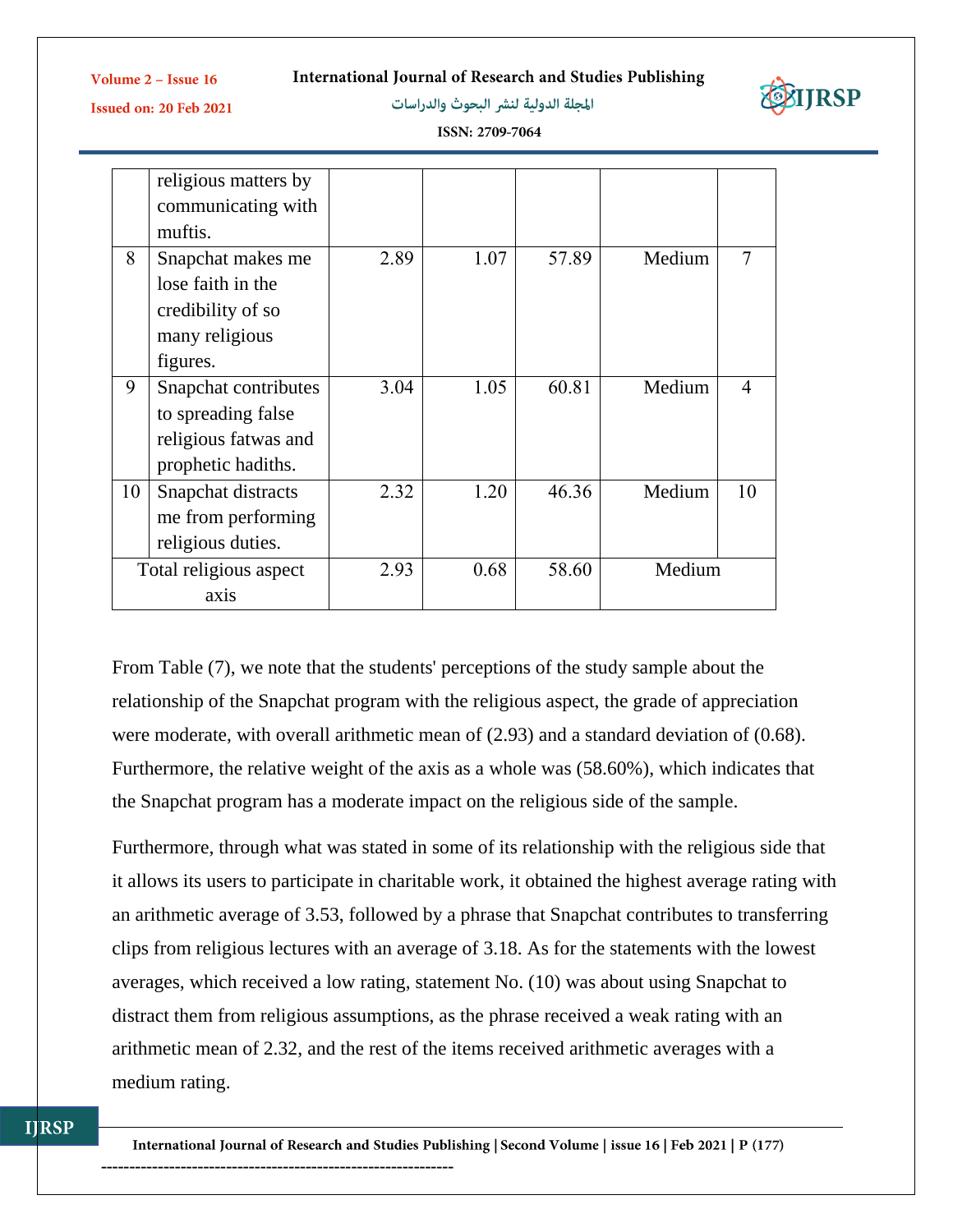المجلة الدولية لنشر البحوث والدراسات ISSN: 2709-7064



**Table (8)** Arithmetic averages, standard deviations, and the degree of appreciation for the study sample's perceptions on the relationship to the political aspect.

|                                  | phrase                                                                                                    | Standard<br>deviation | standard<br>deviation | Relative<br>weight | Degree of<br>appreciati<br>on | order          |
|----------------------------------|-----------------------------------------------------------------------------------------------------------|-----------------------|-----------------------|--------------------|-------------------------------|----------------|
| $\mathbf{1}$                     | Lee Snapchat brings political news<br>to the world.                                                       | 3.21                  | 1.06                  | 64.18              | Medium                        | 3              |
| $\overline{2}$                   | Snapchat can follow political events<br>at the same moment.                                               | 3.18                  | 1.03                  | 63.69              | Medium                        | 6              |
| 3                                | Snapchat helps expand the following<br>base for politicians.                                              | 3.20                  | 1.05                  | 63.99              | Medium                        | $\overline{4}$ |
| $\overline{4}$                   | Snapchat spreads the band in the<br>community when used by politicians.                                   | 3.19                  | 1.00                  | 63.75              | Medium                        | 5              |
| 5                                | I can Snapchat to see the election<br>campaigns at the university.                                        | 3.37                  | 1.03                  | 67.31              | Medium                        | 1              |
| 6                                | Snapchat is a convenient way to send<br>clips to political seminars that you<br>attend or participate in. | 3.21                  | 1.02                  | 64.29              | Medium                        | $\overline{2}$ |
| $\overline{7}$                   | Snapchat gives me an opportunity to<br>express political opinion.                                         | 3.09                  | 1.13                  | 61.80              | Medium                        | 8              |
| 8                                | Snapchat increases sectarian strife.                                                                      | 3.14                  | 1.12                  | 62.83              | Medium                        | $\tau$         |
| 9                                | Snapchat contributes to an<br>individual's political upbringing.                                          | 2.92                  | 1.06                  | 58.35              | Medium                        | 9              |
| $\mathbf{1}$<br>$\boldsymbol{0}$ | Snapchat provides privacy in<br>communication for political<br>purposes.                                  | 2.80                  | 1.14                  | 56.04              | Medium                        | 10             |
|                                  | Total axis of the political aspect                                                                        | 3.13                  | 0.68                  | 62.60              | Medium                        |                |

By reading the results mentioned in Table (8), the following becomes clear:

The students 'perceptions of the relationship of the Snapchat program with the political aspect were of moderate degree, with an overall arithmetic mean of (3.13), a standard

International Journal of Research and Studies Publishing | Second Volume | issue 16 | Feb 2021 | P (178) --------------------------------------------------------------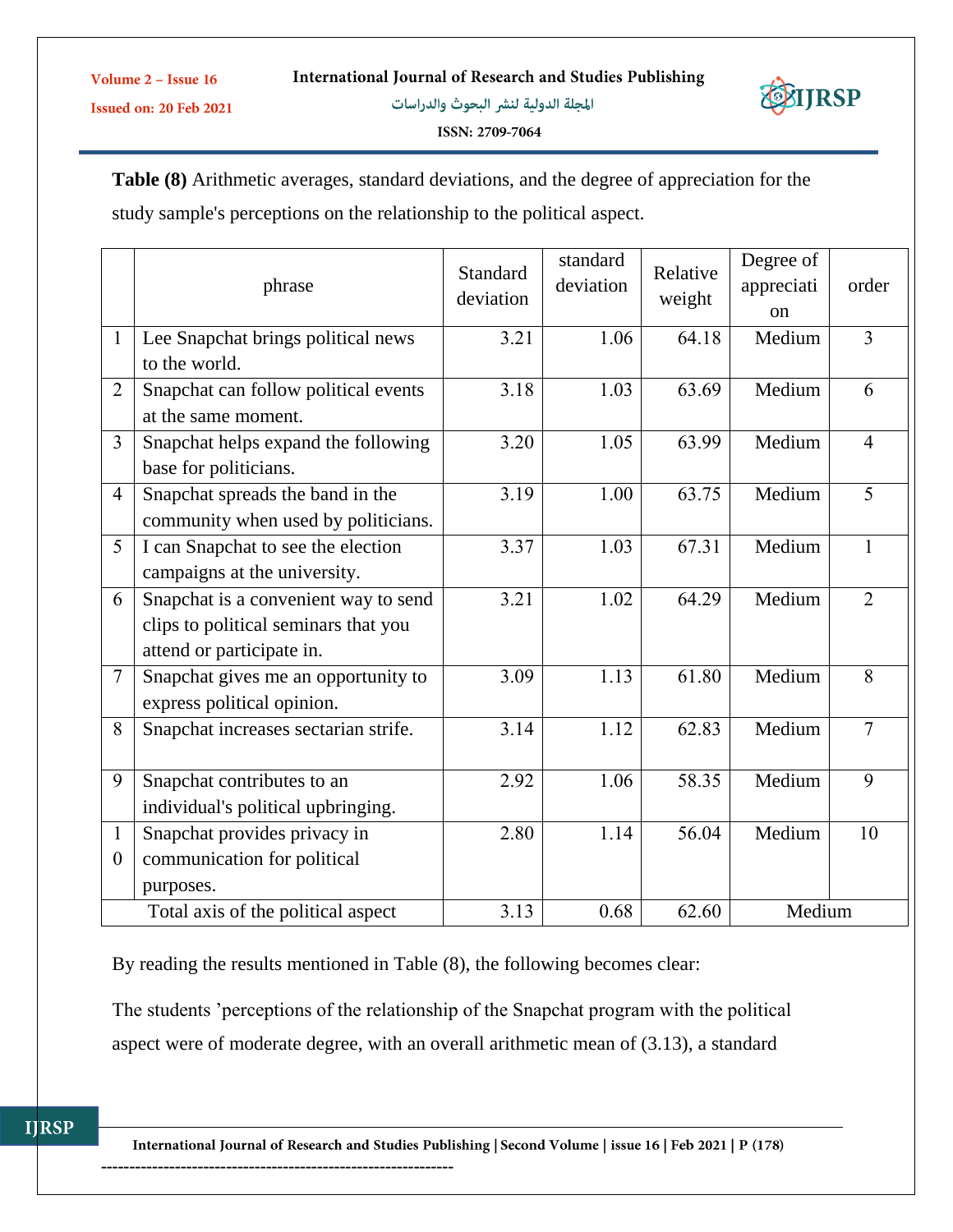

deviation of (0.68), and a relative weight of the axis as a whole (62.60%). This indicates that the Snapchat program has a moderate impact on the political side of the sample members.

Furthermore, through what was stated in some of the terms of his relationship with the political side that it allows its users to send clips of political seminars that are attended or participated in, we got the highest rating No. (3.37), followed by the phrase No. (6) considering Snapchat an appropriate way to send clips to political seminars Attended or participated in with a mean of 3.21. Phrase No. (1),

which states (Snapchat achieves a window for political news on the world), was equal to 3.21, as I got an average of 3.21. As for the items with the lowest averages, and we got an average rating, statement No. (10) states that the use of Snapchat provides privacy in communication for political goals with an arithmetic average of 2.80, and the rest of the items obtained arithmetic averages with an average rating as well.

Table (4) presents the four axes of the study in terms of their order in descending order in light of the values of the arithmetic averages, and through it, the arrangement of the study axes is clear from the following:

1- The first axis: (the social aspect) was the most available, as most of his statements were of high esteem. This indicates that Snapchat has a profound and clear impact on the social side.

2- The fourth axis (the political aspect) came in second place.

3- The third axis (the religious aspect) came in third place.

4- The second axis (the educational aspect) ranked fourth and last.

The results showed that the students' use of the Snapchat application was on the social side, as the sample members employed it to share videos and pictures with others, with the aim of social communication, in line with the study (Roesne & Gil & Kohno, 2014) and the study (Pielot & Oliver, 2014). Harnick & Giannini study (2014) and Velez study 2014) and (Bayern study, 2015).

Volume 2 - Issue 16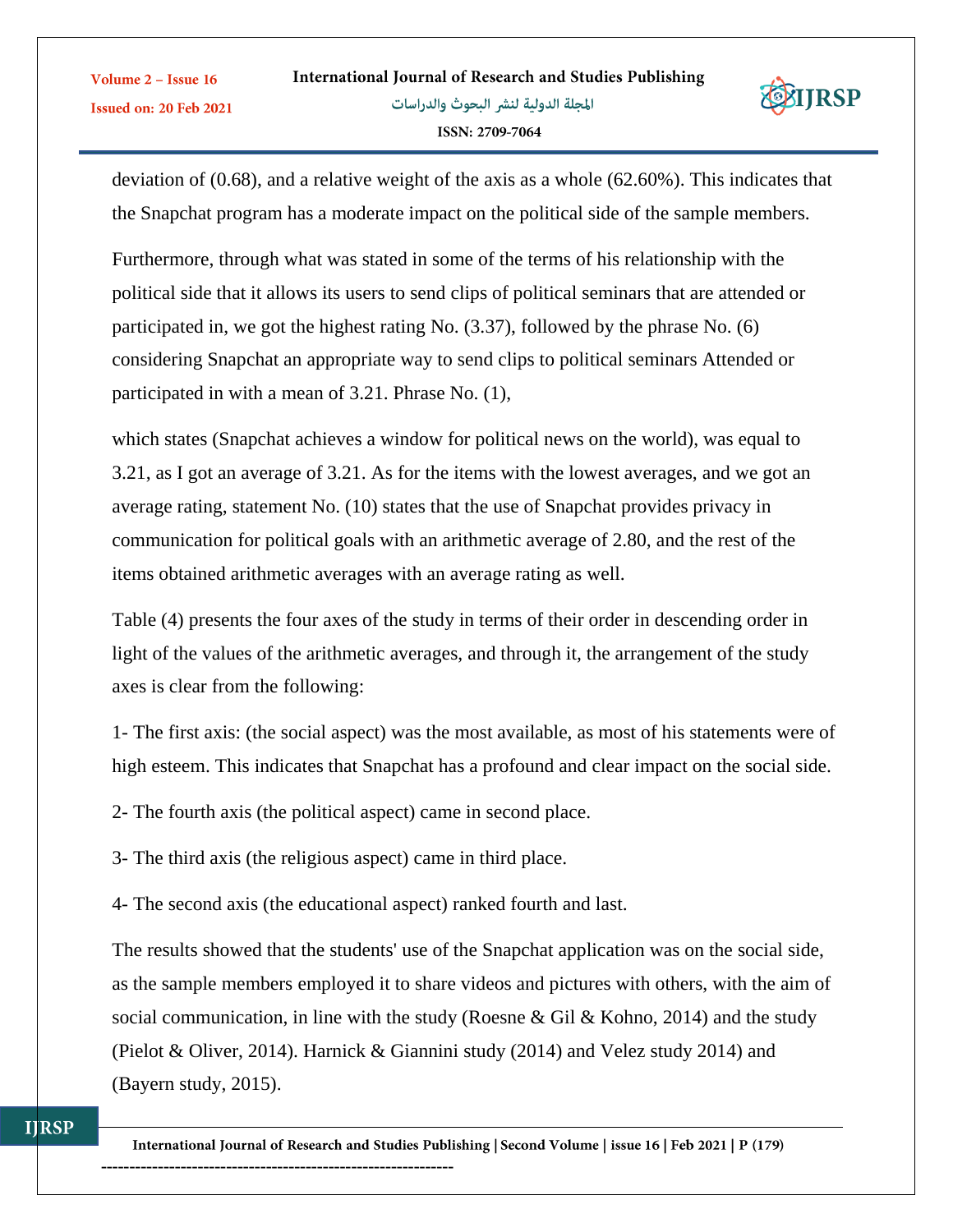

Bearing in mind that the Snapchat application allows the individual to select what he displays from pictures and choose the videos he wants others to see.

Moreover, the Snapchat application excites the individual to see what is sent to him in terms of pictures and video clips, allowing the speed of the individual's response to this particular application.

The second question - Are there statistically significant differences between the sex variables? Age, specialty, residential area?

The second question aims to identify the existence of any statistically significant differences in the opinions of Snapchat users of Kuwait University students in each of the social, educational, religious, and political aspects of the following variables (gender, age, specialization, marital status, residential area) at a significant level of (0.05). ). To answer this question, we used:

Arithmetic means and standard deviations.

T-test for independent samples.

Volume 2 - Issue 16

**Issued on: 20 Feb 2021** 

An analysis of single-factor variance (ANOVA).

To identify the indications of the differences between the averages in the responses of the study sample, according to the study variables, the statistical analysis as follows:

First: According to the gender variable:

Table (9) shows the arithmetic averages, standard deviations, "T" test results, the level of significance for the study sample's perceptions, and the relationship of the Snapchat program to the four aspects according to the gender variable.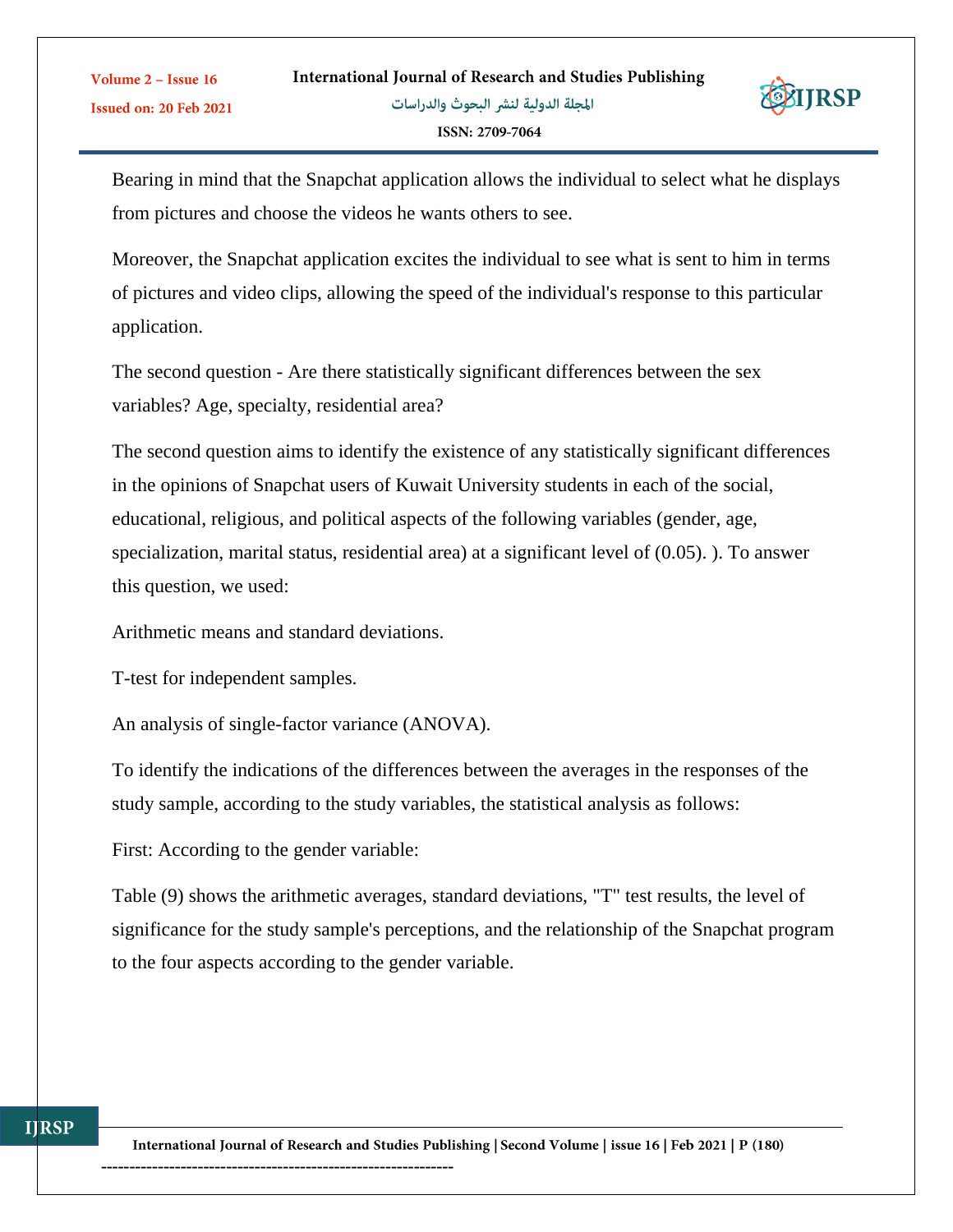

**Table (9)** Arithmetic means standard deviations, "T" test results, the level of significance for the study sample's perceptions, and the relationship of the Snapchat program to the four aspects according to the gender variable.

| Axes                    | gender | number | <b>SMA</b> | standard  | Value | Indication |
|-------------------------|--------|--------|------------|-----------|-------|------------|
|                         |        |        |            | deviation | "t"   | level      |
| Social aspect           | Males  | 338    | 35.17      | 7.04      | 7.80  | 0.000      |
|                         | Female | 333    | 38.98      | 5.54      |       |            |
| The educational         | Males  | 338    | 27.16      | 6.18      | 5.45  | 0.000      |
| aspect                  | Female | 331    | 29.64      | 5.58      |       |            |
| The religious           | Males  | 336    | 28.65      | 6.86      | 2.65  | 0.008      |
| aspect                  | Female | 331    | 30.04      | 6.66      |       |            |
|                         |        |        |            |           |       |            |
| <b>Political Aspect</b> | Males  | 336    | 30.85      | 6.85      | 1.57  | 0.117      |
|                         | Female | 331    | 31.67      | 6.73      |       |            |
| Total axes              | Males  | 338    | 121.47     | 19.74     | 5.70  | 0.000      |
|                         | Female | 333    | 129.78     | 7.04      |       |            |

The results presented in Table (9) show that there are fundamental differences between sex (males/females) in aspects (social, educational, religious, and total degree).

Females got higher scores than males. At a lower level of significance ( $\alpha$  = 0.01). In comparison, the differences between the two groups disappeared on the socio-political aspect.

Second: According to the variable of specialization: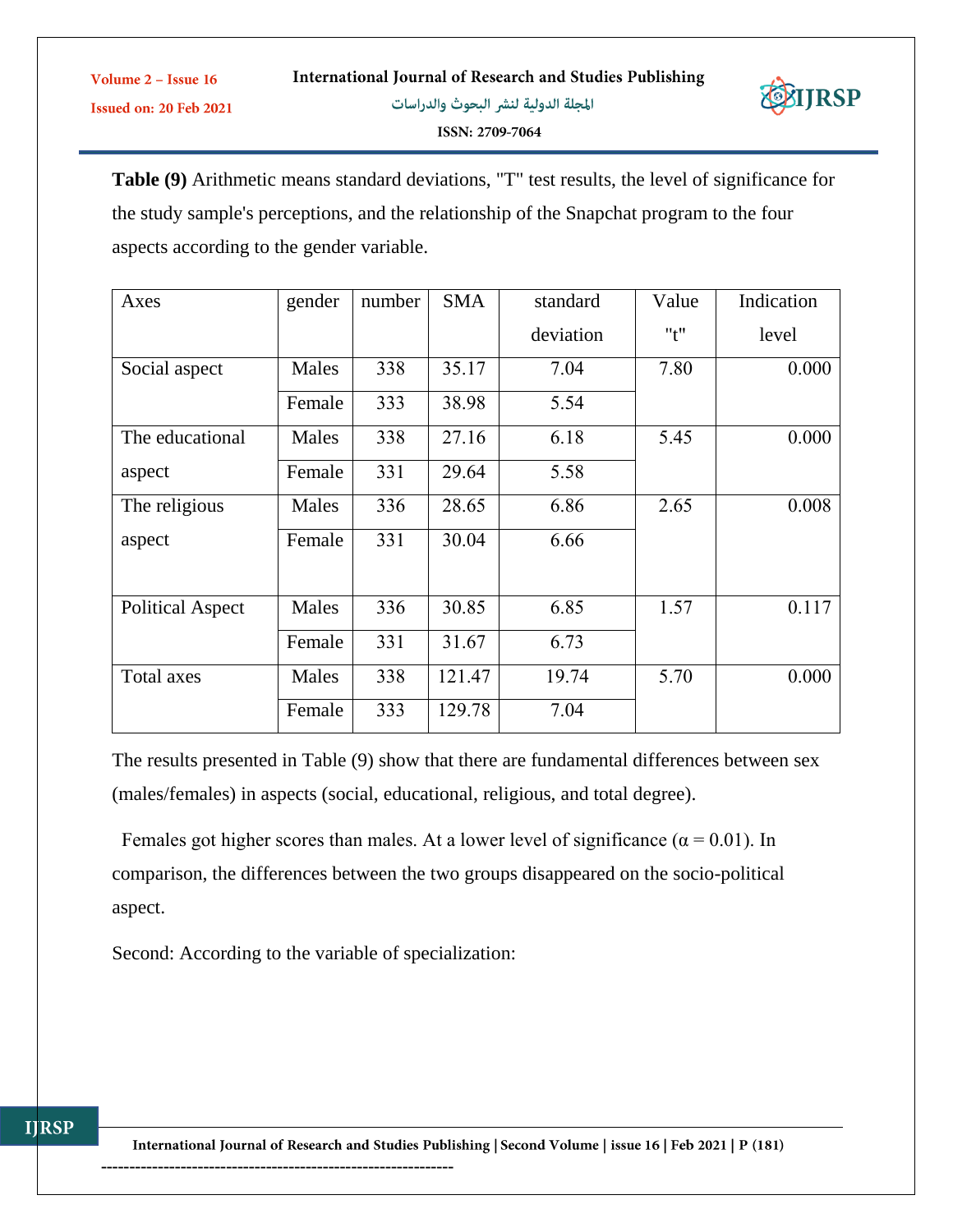**Table (10)** Refers to the arithmetic averages, standard deviations, "T" test results, and the level of significance for the study sample's perceptions of the Snapchat program's relationship to the four aspects according to the specialty variable.

| Axes        | gender     | number | <b>SMA</b> | standard  | Value | Indication |
|-------------|------------|--------|------------|-----------|-------|------------|
|             |            |        |            | deviation | "t"   | level      |
|             |            |        |            |           |       |            |
| Social      | literary   | 335    | 36.84      | 6.65      | 0.86  | 0.388      |
| aspect      | scientific | 336    | 37.28      | 6.58      |       |            |
|             |            |        |            |           |       |            |
| The         | literary   | 335    | 28.13      | 5.72      | 1.10  | 0.272      |
| educational | scientific | 336    | 28.64      | 6.29      |       |            |
| aspect      |            |        |            |           |       |            |
| The         | literary   | 335    | 30.23      | 6.81      | 3.40  | 0.001      |
| religious   | scientific | 336    | 28.46      | 6.67      |       |            |
| aspect      |            |        |            |           |       |            |
|             |            |        |            |           |       |            |
| Political   | literary   | 335    | 32.03      | 6.98      | 2.95  | 0.003      |
| Aspect      | scientific | 336    | 30.49      | 6.53      |       |            |
| Total axes  | literary   | 335    | 126.51     | 20.09     | 1.22  | 0.223      |
|             | scientific | 336    | 124.96     | 18.49     |       |            |

The results in Table (10) show that there are fundamental differences between the type of specialization (literary/scientific) on both sides (religious and political), as students of the significant (literary) obtained higher grades than students of a scientific specialization with the two axes. At a lower level of significance ( $\alpha$  = 0.01). In contrast, the differences between the two groups disappeared in terms of social, educational, and total degree.

Volume 2 - Issue 16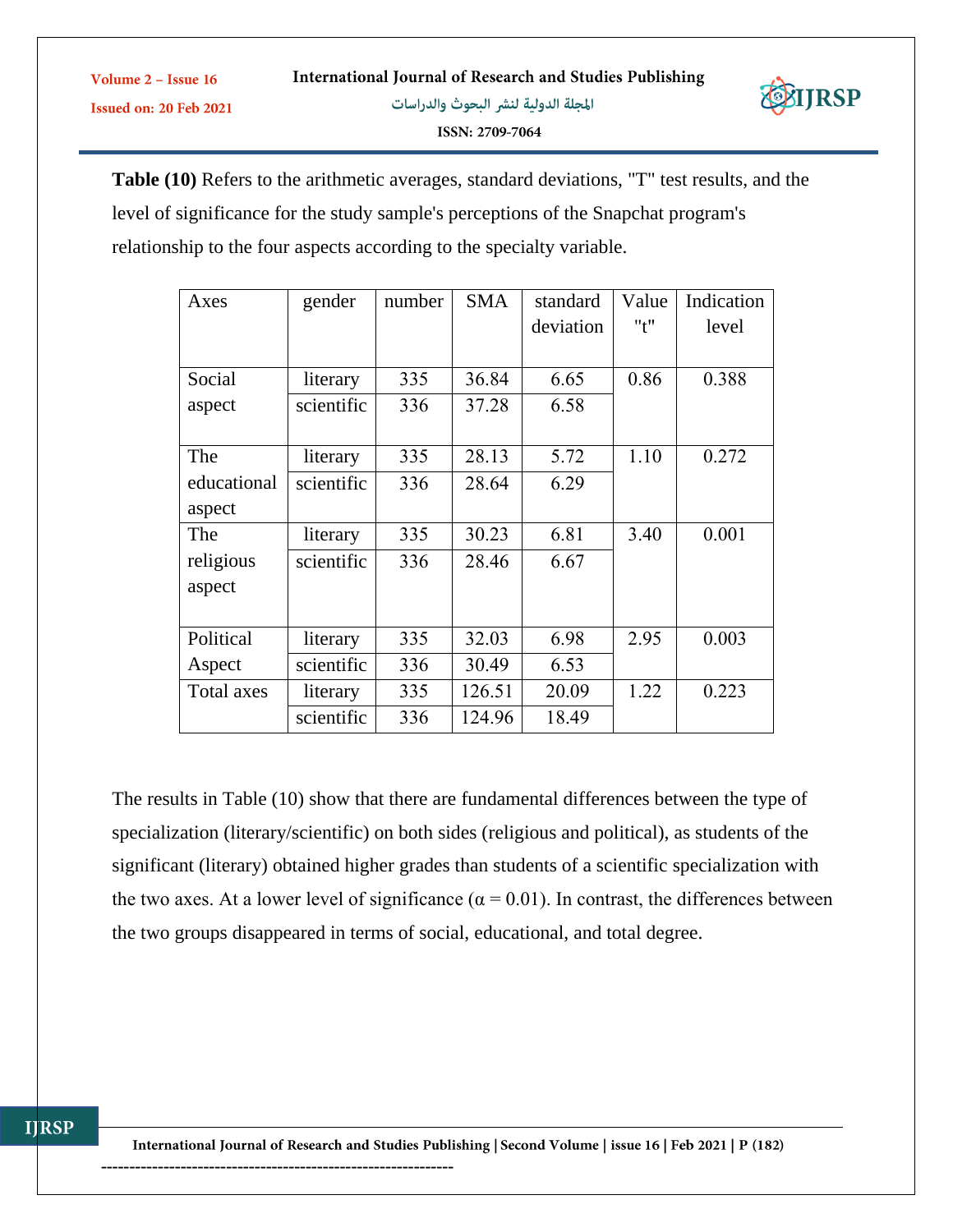

Third: According to the age variable:

Volume 2 - Issue 16

Issued on: 20 Feb 2021

**Table (11)** shows the arithmetic averages, standard deviations, "T" test results, and the level of significance for the study sample's perceptions, the relationship of the Snapchat program to the four aspects according to the age variable.

| Axes                    | gender    | number | <b>SMA</b> | standard  | Value | Indication |
|-------------------------|-----------|--------|------------|-----------|-------|------------|
|                         |           |        |            | deviation | "t"   | level      |
|                         |           |        |            |           |       |            |
| Social aspect           | $20 - 18$ | 177    | 38.15      | 6.13      | 2.58  | 0.010      |
|                         | 21 and    | 494    | 36.66      | 6.74      |       |            |
|                         | more      |        |            |           |       |            |
| The educational         | $20 - 18$ | 177    | 29.32      | 5.24      | 2.60  | 0.010      |
| aspect                  | 21 and    | 494    | 28.06      | 6.24      |       |            |
|                         | more      |        |            |           |       |            |
| The religious           | $20 - 18$ | 177    | 30.43      | 7.04      | 2.49  | 0.013      |
| aspect                  | 21 and    | 494    | 28.95      | 6.67      |       |            |
|                         | more      |        |            |           |       |            |
| <b>Political Aspect</b> | $20 - 18$ | 177    | 32.54      | 6.19      | 2.96  | 0.003      |
|                         | $21$ and  | 494    | 30.79      | 6.95      |       |            |
|                         | more      |        |            |           |       |            |
| Total axes              | $20 - 18$ | 177    | 130.11     | 18.58     | 3.72  | 0.000      |
|                         | 21 and    | 494    | 123.98     | 19.34     |       |            |
|                         | more      |        |            |           |       |            |

The results presented in Table (11) show that there are substantial differences between age groups (18-20 years / 21 years and over) in all axes and the overall score, as students of the younger age groups (18-20 years) obtained higher grades than students of the categories Age (21 years and over). At a lower level of significance ( $\alpha$  = 0.01).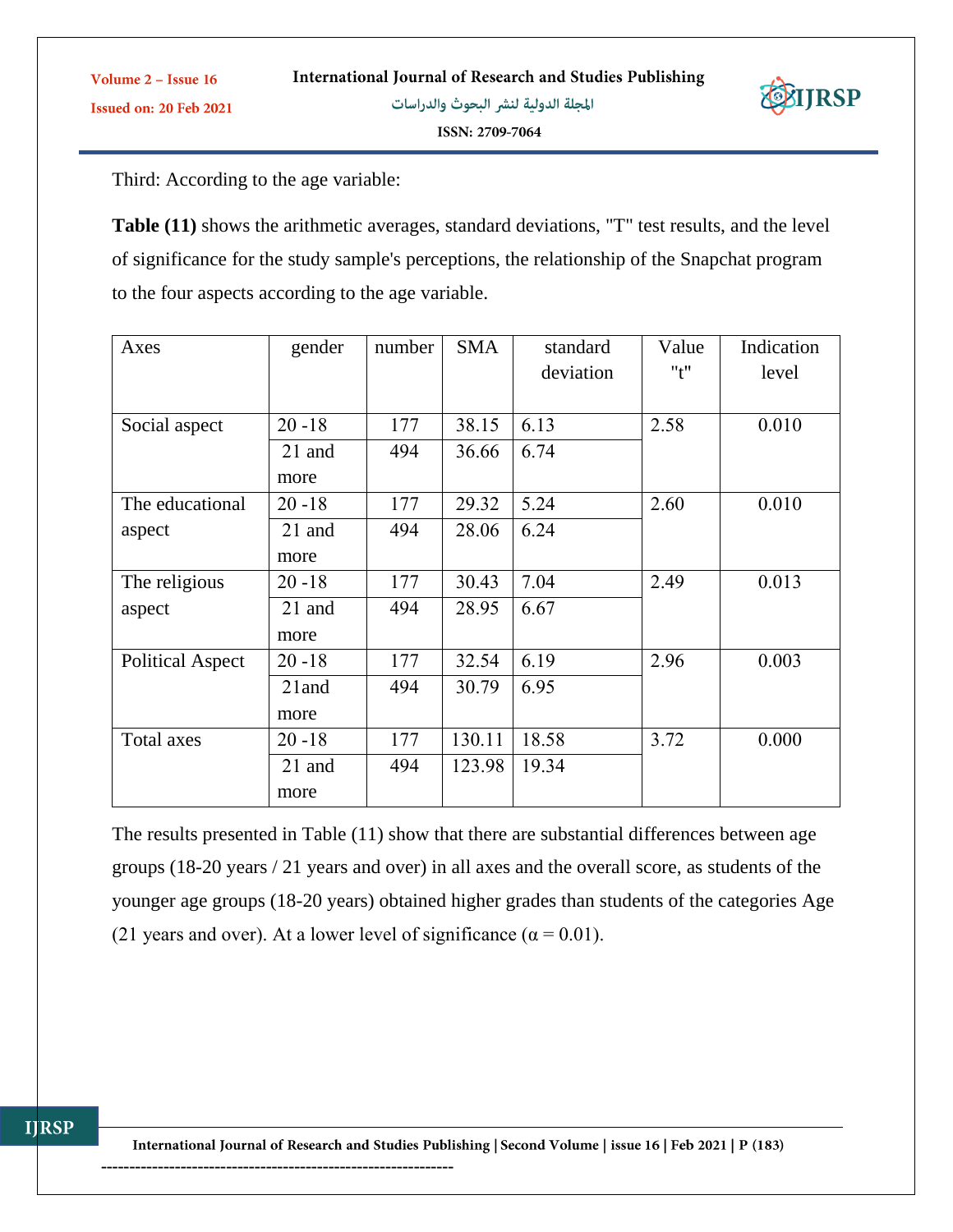

Fourth: According to the residential area variable:

**Table (12)** the results of the one-way analysis of variance (ANOVA) and the level of significance for the study sample's perceptions. The Snapchat program's relationship with the four aspects is due to the variable of the residential area.

| Axes          | The source     | Sum of    | Degree of | Average    | $\mathbf{P}$ | Indication |
|---------------|----------------|-----------|-----------|------------|--------------|------------|
|               | of the         | squares   | freedom   | of squares | value        | level      |
|               | contrast       |           |           |            |              |            |
| Social aspect | <b>Between</b> | 392.83    | 5         | 78.57      | 1.81         | 0.109      |
|               | groups         |           |           |            |              |            |
|               | Within         | 28919.02  | 665       | 43.49      |              |            |
|               | groups         |           |           |            |              |            |
| The           | <b>Between</b> | 357.31    | 5         | 71.46      | 1.99         | 0.078      |
| educational   | groups         |           |           |            |              |            |
| aspect        | Within         | 23803.65  | 663       | 35.90      |              |            |
|               | groups         |           |           |            |              |            |
| The religious | <b>Between</b> | 472.48    | 5         | 94.50      | 2.06         | 0.068      |
| aspect        | groups         |           |           |            |              |            |
|               | Within         | 30261.90  | 661       | 45.78      |              |            |
|               | groups         |           |           |            |              |            |
| Political     | <b>Between</b> | 779.82    | 5         | 155.96     | 3.44         | 0.004      |
| Aspect        | groups         |           |           |            |              |            |
|               | Within         | 29996.85  | 661       | 45.38      |              |            |
|               | groups         |           |           |            |              |            |
| Total axes    | <b>Between</b> | 3121.85   | 5         | 624.37     | 1.68         | 0.137      |
|               | groups         |           |           |            |              |            |
|               | Within         | 246883.51 | 665       | 371.25     |              |            |
|               | groups         |           |           |            |              |            |

It is clear from Table (12) that the value of (P) is statistically significant for the axis of the political side only, at a level of less significance ( $\alpha$  = 0.05), while the differences disappeared in the other axes and the full degree, which indicates the existence of significant differences between the responses of the study sample to the variable of the governorate,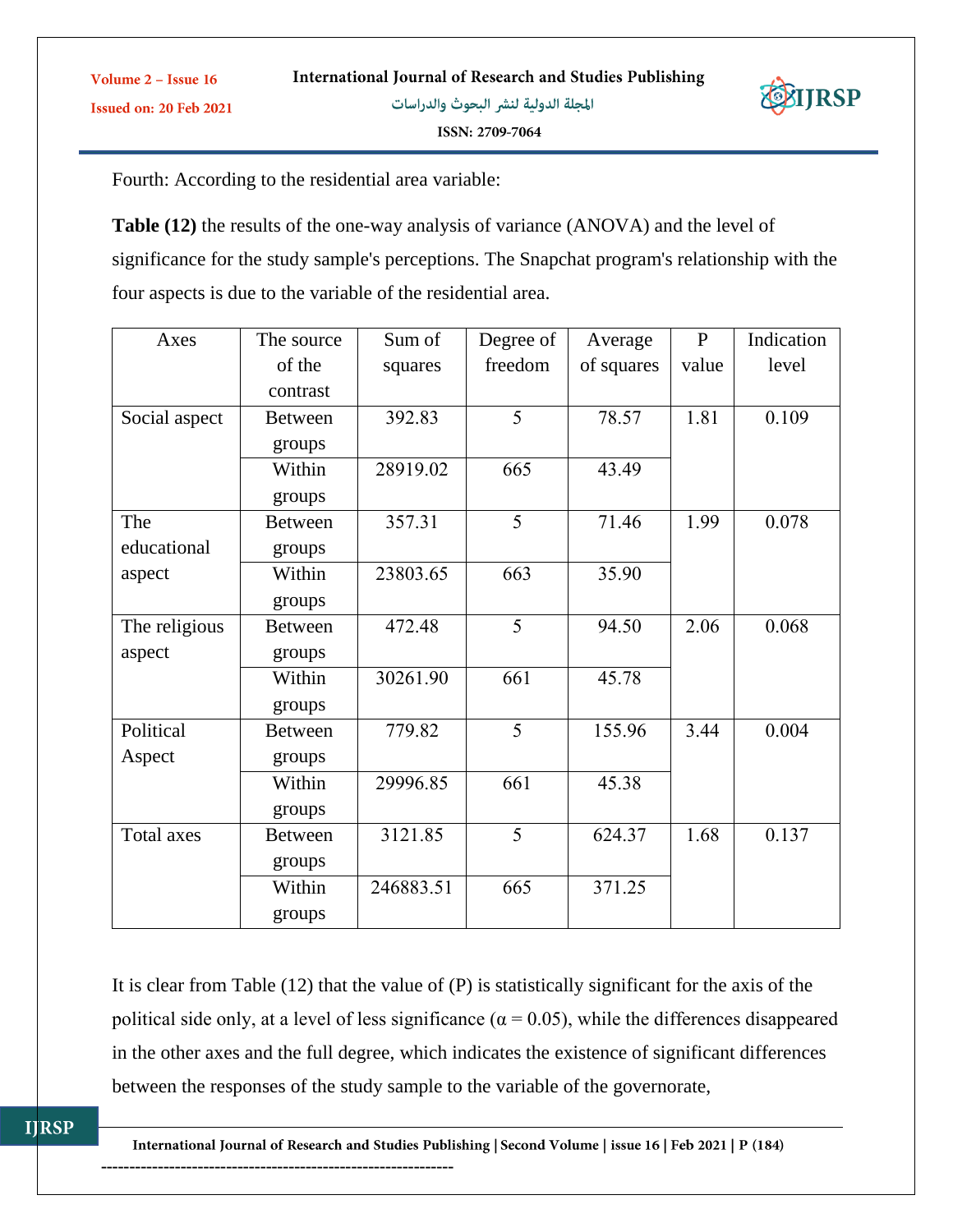

And by using Scheffe's test to search for the direction of differences in the functional axes, the researcher found the following:

**Table (13)** the differences in the axis of influence on (the political side)

Volume 2 - Issue 16

Issued on: 20 Feb 2021

| Axes                              | Region<br>Residential | the<br>number | <b>SMA</b> | standard<br>deviation | m    | indication |
|-----------------------------------|-----------------------|---------------|------------|-----------------------|------|------------|
| Influencing the<br>political side | Al<br>Farwaniyah      | 153           | 32.56      | 6.47                  | 2.78 | 0.024      |
|                                   | Capital               | 135           | 29.69      | 6.86                  |      |            |

It is evident from Table (13) that there is a statistically significant difference at a level less than ( $\alpha$  = 0.05) between students in (Farwaniya) and students in (Al-Asimah) region in favor of students in (Farwaniya) area.

Fifth, differences according to the variable of marital status:

**Table (14):** Arithmetic averages, standard deviations, "T" test results, and the level of significance for the perceptions of the study sample. The relationship of the Snapchat program to the four aspects according to the marital status variable.

| Axes                    | Gend   | Numb | <b>SMA</b> | standard  | Value | Indication |
|-------------------------|--------|------|------------|-----------|-------|------------|
|                         | er     | er   |            | deviation | "t"   | level      |
| Social aspect           | single | 568  | 37.07      | 6.55      | 0.09  | 0.925      |
|                         | Marri  | 103  | 37.00      | 6.99      |       |            |
|                         | ed     |      |            |           |       |            |
| The educational         | single | 567  | 28.29      | 6.04      | 1.03  | 0.305      |
| aspect                  | Marri  | 102  | 28.95      | 5.84      |       |            |
|                         | ed     |      |            |           |       |            |
| The religious aspect    | single | 565  | 29.31      | 6.89      | 0.28  | 0.776      |
|                         | Marri  | 102  | 29.52      | 6.24      |       |            |
|                         | ed     |      |            |           |       |            |
| <b>Political Aspect</b> | single | 566  | 31.21      | 6.95      | 0.43  | 0.665      |

--------------------------------------------------------------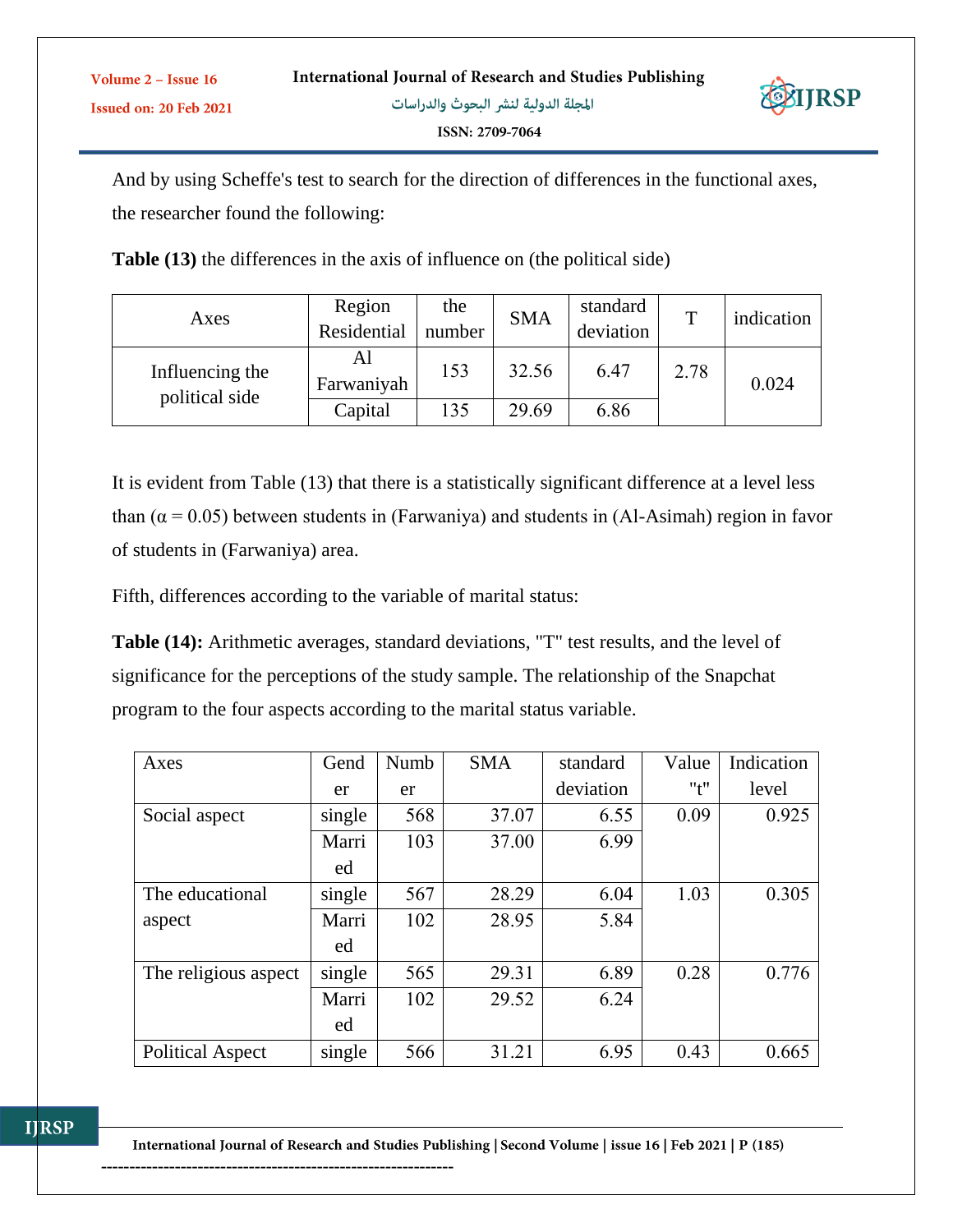International Journal of Research and Studies Publishing

Volume 2 - Issue 16

**Issued on: 20 Feb 2021** 

المجلة الدولية لنشر البحوث والدراسات



ISSN: 2709-7064

|            | Marri  | 101 | 31.52  | 5.89  |      |       |
|------------|--------|-----|--------|-------|------|-------|
|            | ed     |     |        |       |      |       |
| Total axes | single | 568 | 125.56 | 19.23 | 0.12 | 0.901 |
|            | Marri  | 103 | 125.82 | 19.86 |      |       |
|            | ed     |     |        |       |      |       |

The results in Table (14) show that there are no statistically significant differences between the social status groups (single/married) in the axes and the overall degree, so the value of (t) for them came at a level of significance more significant than ( $\alpha$  = 0.05).

Based on the results of the current study, and because the communication applications are related to individuals and their profound and deep impact on all humankind, and the consequent impact of changing values, beliefs, human behavior, and human relations. Communication programs are considered weathering factors for many of the customs, traditions, and convictions of individuals, making it necessary to work consciously to select what is offered to us through them.

# **Recommendations and proposals:**

In light of the results of the study, the researcher recommends the following:

1. Using the application and employing it more in the departments of Kuwait University and in the academic services provided to students, so that students are addressed in the language they like, with the aim of further communication, coinciding with traffic congestion and high student density, similar to other international universities, where it is possible through the application to access For the largest possible number of individuals without adhering to specific timing.

2. The necessity of having a particular Snapchat account for Kuwait University, through which the most prominent events such as conferences, discussion of theses, graduation projects, and honoring ceremonies are presented.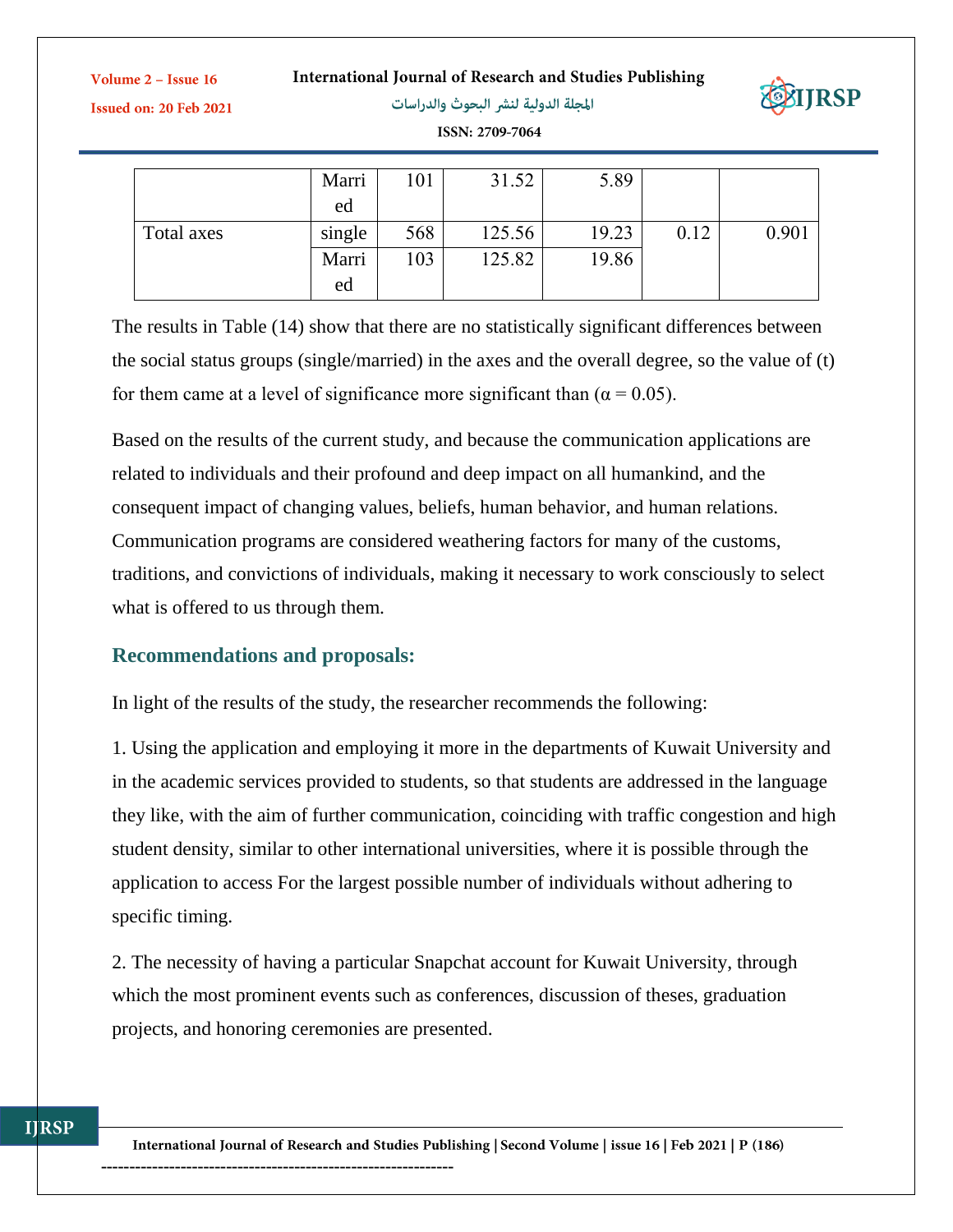المجلة الدولية لنشر البحوث والدراسات ISSN: 2709-7064



3. Use the application to guide male and female students and follow up on developments in various disciplines.

4. Communicate with students on vacations and holidays.

5. Participation of learners and faculty members in communicating and speaking about the most important developments, duties, costs, or alerts.

# **Recommendations:**

**IJRSP** 

1- The effective use of communicating with the public in general and with the technology generation.

2- Foreseeing the future in education, the possibility of using the Snapchat application in education to face recent developments, and noting the relationship between Snapchat and scientific and cultural development.

3- Conducting similar studies looking at the impact of Snapchat on students 'educational level and academic performance.

4- Holding enlightening meetings to demonstrate the importance of this application, the correct way to use it for adolescent students, its advantages or disadvantages, and the problems or consequences that this use may entail that can be avoided.

5- Using the application to motivate study, establish values, and prioritize positive use over harmful use.

6- Using the application in university elections by the university administration to guide students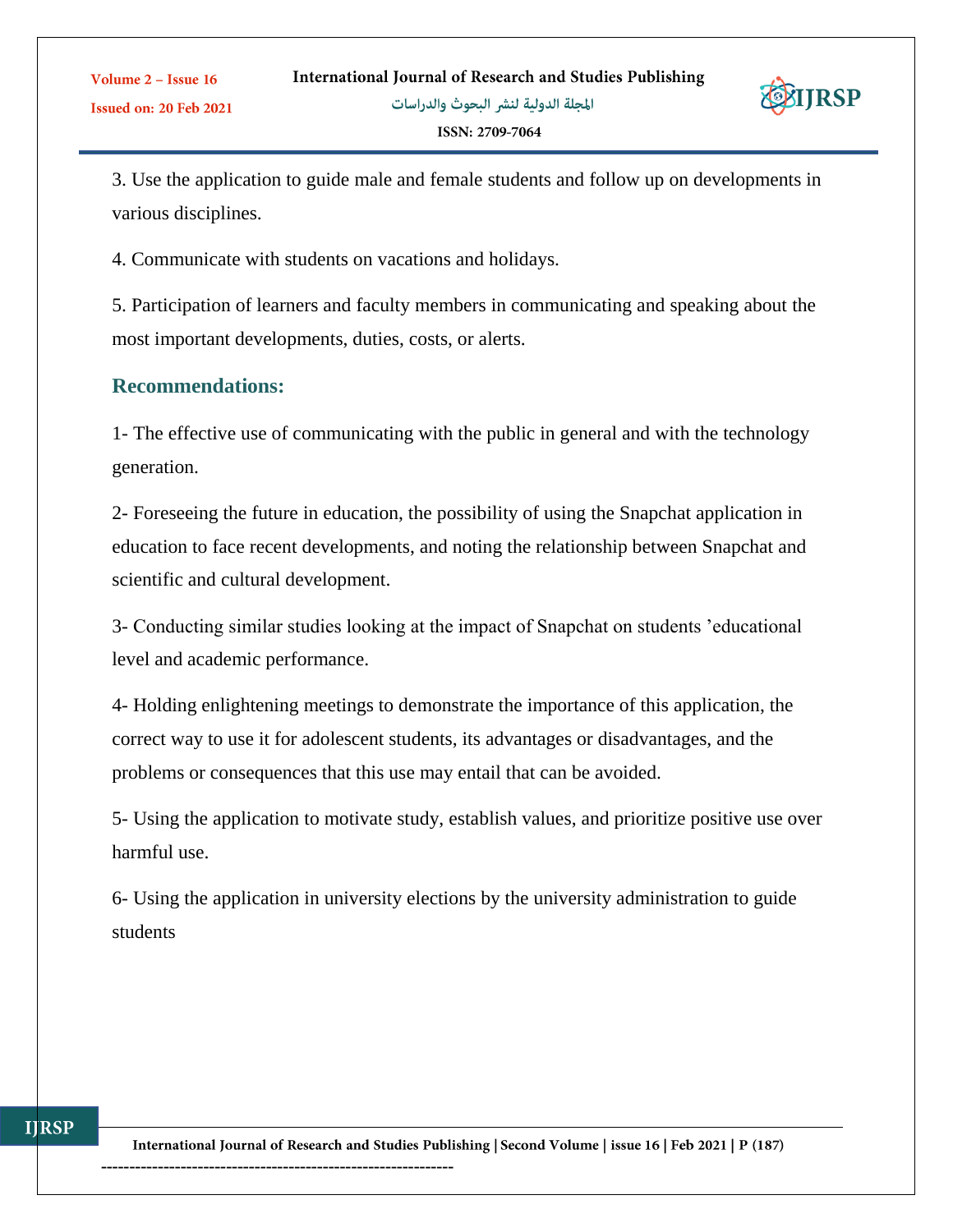

## **Arabic references:**

Volume 2 - Issue 16

**Issued on: 20 Feb 2021** 

Monitor Center (2015). Identifying social networks in Qatar 1-40. Retrieved from the internet on 4 December 2015.

Http://www.ictqatar.qa/sites/default/files/summary\_of\_sm\_report\_arabic.pdf

## <https://www.sharjah24.ae/en.->

## **Foreign references:**

- Ahmed ,Tausif (2015). Social video platforms: A Healthy dose of realism in social media . The online economy strategy and entrepreneur ship . Retrieved oct.8, 2015 from [http://www.onlineeconomy.org/.](http://www.onlineeconomy.org/)

-Bayer, J . B., Ellison, N., Schoenebeck, S. Y., & Falk, E. B.(2015 ). (in press). Sharing the Small Moments: Ephemeral Social Interaction on Snap chat. Information, Communication & Society. Corresponding Author.

-Boyd ,Danah (2014). Why Snap chat is Valuable: It's All About Attention . Retrieved Nov.13, 2015 from https://www.linkedin.com/in/danahboyd?trk=pulse-det-athr\_prof-art\_hdr

- Brousell, Lauren(2015). Can Snap chat, Instagram and Pinterest help marketers reach millennials. Retrieved oct.8, 2015 from [http://www.cio.com/article/2940512/pinterest/can](http://www.cio.com/article/2940512/pinterest/can-snapchat-instagram-and-pinterest-help-marketers-reach-millennials)[snapchat-instagram-and-pinterest-help-marketers-reach-millennials.](http://www.cio.com/article/2940512/pinterest/can-snapchat-instagram-and-pinterest-help-marketers-reach-millennials)

- Duggan, Maeve (2013). Photo and Video Sharing Grow Online: Additional Analysis. Retrieved Oct.7, 2015 from [http://www.pewinternet.org/2013/10/28/additional](http://www.pewinternet.org/2013/10/28/additional-analysis/)[analysis/.](http://www.pewinternet.org/2013/10/28/additional-analysis/)

- Frommer, Dan( 2016 ). Proof that Snap chat is Facebook's biggest threat yet Snap chat is still growing rapidly, and clearly isn't a fad. Retrieved May.7, 2015 from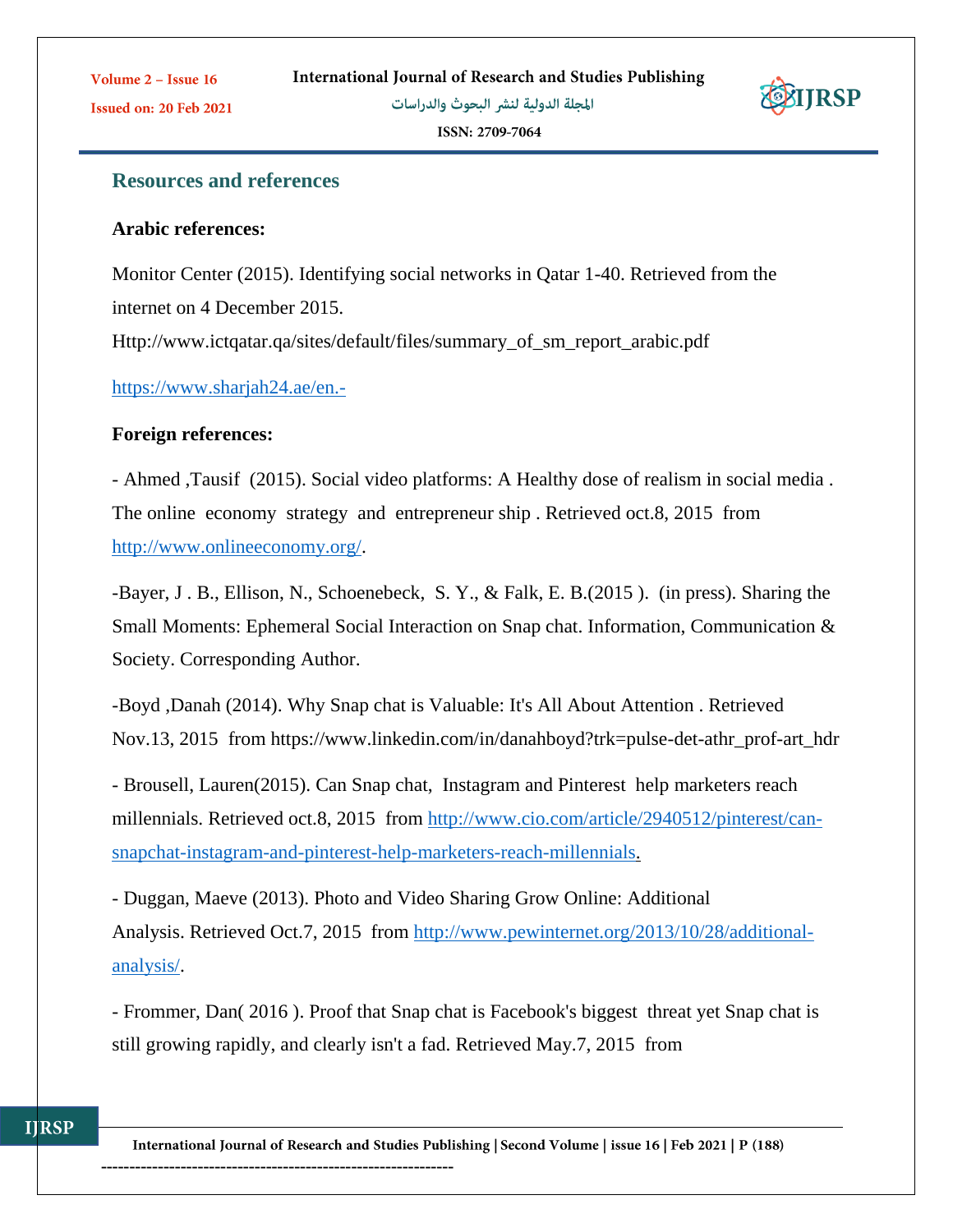

ISSN: 2709-7064

Volume 2 - Issue 16

**Issued on: 20 Feb 2021** 

[http://www.recode.net/2016/4/1/11585784/facebook-snapchat-reach-engagement-comscore](http://www.recode.net/2016/4/1/11585784/facebook-snapchat-reach-engagement-comscore-charts)[charts.](http://www.recode.net/2016/4/1/11585784/facebook-snapchat-reach-engagement-comscore-charts)

-Global Web Index's quarterly report on the latest trends in social networking Q3 2015. Retrieved oct.2, 2015 from. [http://www.thewebmate.com/wp](http://www.thewebmate.com/wp-content/uploads/2015/05/GWI-Social-Report-Q1-2015.pdf)[content/uploads/2015/05/GWI-Social-Report-Q1-2015.pdf.](http://www.thewebmate.com/wp-content/uploads/2015/05/GWI-Social-Report-Q1-2015.pdf)

- Harnick ,Gretchen & Giannini, Kyera( 2014 ). Marketing potential of snap. ways brands are taking advantage of snap chat's marketing potential. Retrieved Oct.7, 2015 from [http://gretchenharnick.com/wp-content/uploads/2014/06/Snapchat-White-Paper-June-15-](http://gretchenharnick.com/wp-content/uploads/2014/06/Snapchat-White-Paper-June-15-2014.pdf) [2014.pdf.](http://gretchenharnick.com/wp-content/uploads/2014/06/Snapchat-White-Paper-June-15-2014.pdf)

- Kennedy,Dan (2015) .Snap chat news targets the young and the under informed. Retrieved oct.2, 2015 from [https://dankennedy.net/2015/10/02/snapchat-news-targets-the-young-and](https://dankennedy.net/2015/10/02/snapchat-news-targets-the-young-and-the-underinformed)[the-underinformed.](https://dankennedy.net/2015/10/02/snapchat-news-targets-the-young-and-the-underinformed)

- Pielot, Martin. Oliver, Nuria (2014). Snap chat: How to Understand a Teen Phenomenon. Published at CHI '14 Workshop on Understanding Teen UX: Building a Bridge to the Future. Retrieved Dec.12, 2015 from [http://pielot.org/pubs/Pielot2014-CHI-TeenUX-WS-](http://pielot.org/pubs/Pielot2014-CHI-TeenUX-WS-Snapchat.pdf)[Snapchat.pdf.](http://pielot.org/pubs/Pielot2014-CHI-TeenUX-WS-Snapchat.pdf)

Roesner, Franziska. Gill, Brian. Kohno, Tadayoshi. (2014). Sex, Lies, or Kittens? Investigating the use of snap chat's self-destructing messages. Retrieved Dec.12, 2015 from <https://homes.cs.washington.edu/~yoshi/papers/snapchat-FC2014.pdf>

- Snap chat App Inc,2013.

-Syme ,chris (2015,march) . Do Your Research With Social Media Research- Snap chat Version .Retrieved Dec 7, 2015 from http://cksyme.com/do-your-research- -with-socialmedia-research- snap chat-version.

-The Youngest Moneymakers On The Forbes 400: 17 Under 40 Retrieved Nov.13, 2015 from [http://www.forbes.com/forbes-400.](http://www.forbes.com/forbes-400)

International Journal of Research and Studies Publishing | Second Volume | issue 16 | Feb 2021 | P (189) --------------------------------------------------------------